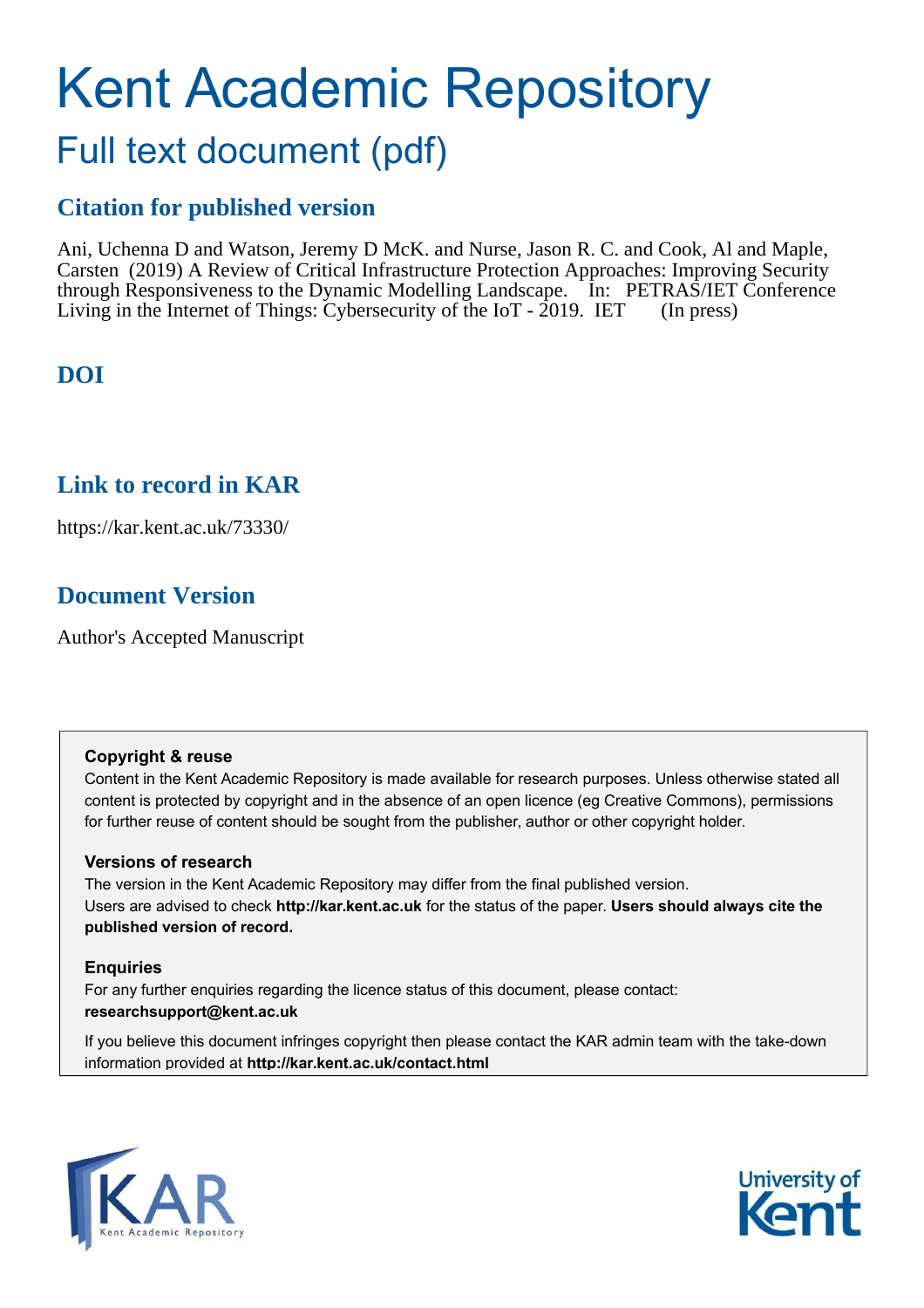## **A REVIEW OF CRITICAL INFRASTRUCTURE PROTECTION APPROACHES: IMPROVING SECURITY THROUGH RESPONSIVENESS TO THE DYNAMIC MODELLING LANDSCAPE**

*Uchenna D Ani<sup>1</sup>***\*** *, Jeremy D McK. Watson<sup>2</sup> , Jason R C Nurse<sup>3</sup> , Al Cook<sup>4</sup> , Carsten Maple<sup>5</sup>*

*1, 2 Department of Science Technology Engineering and Public Policy, University College London, United* 

*Kingdom, 3 School of Computing, University of Kent, United Kingdom, <sup>4</sup>Critical Insights Security Ltd, United Kingdom, <sup>5</sup>Cybersecurity Centre, WMG, University of Warwick, United Kingdom \* u.ani@ucl.ac.uk*

**Keywords**: critical infrastructure modelling, critical infrastructure protection, security modelling and simulation, IoT Modelling, CNI cybersecurity, cyber resilience modelling

#### **Abstract**

As new technologies such as the Internet of Things (IoT) are integrated into Critical National Infrastructures (CNI), new cybersecurity threats emerge that require specific security solutions. Approaches used for analysis include the modelling and simulation of critical infrastructure systems using attributes, functionalities, operations, and behaviours to support various security analysis viewpoints, recognising and appropriately managing associated security risks. With several critical infrastructure protection approaches available, the question of how to effectively model the complex behaviour of interconnected CNI elements and to configure their protection as a system-of-systems remains a challenge. Using a systematic review approach, existing critical infrastructure protection approaches (tools and techniques) are examined to determine their suitability given trends like IoT, and effective security modelling and analysis issues. It is found that empirical-based, agent-based, system dynamics-based, and network-based modelling are more commonly applied than economic-based and equation-based techniques, and empirical-based modelling is the most widely used. The energy and transportation critical infrastructure sectors reflect the most responsive sectors, and no one Critical Infrastructure Protection (CIP) approach – tool, technique, methodology or framework – provides a *'fit-for-all'* capacity for all-round attribute modelling and simulation of security risks. Typically, deciding factors for CIP choices to adopt are often dominated by trade-offs between *'complexity of use'* and *'popularity of approach'*, as well as between *'specificity'* and *'generality'* of application in sectors. Improved security modelling is feasible via; appropriate tweaking of CIP approaches to include a wider scope of security risk management, functional responsiveness to interdependency, resilience and policy formulation requirements, and collaborative information sharing between public and private sectors.

#### **1 Introduction**

Critical infrastructure (CI) involves elements that are fundamental to the normal operations of the human society [1], an can be defined as referring to any asset, system or part thereof which is critical for the maintenance of vital societal functions, health, safety, security, economic or social wellbeing of people, and the disruption or destruction of which would have a very substantial impact as a result of the failure to maintain those functions [2]. Arguably, it may be viewed as a nation's economic "central nervous system" [3] – making it difficult for nations without a properly functional, or indeed with vulnerable CI to attain and sustain its national goals of social and economic progress and development. Examples of CIs include; Energy (electricity, oil, natural gas), Chemical, Industrial Control, Dams, Defence Industries, Emergency

Services, Financial Services, Food and Agriculture, Government facilities, Commercial Services, Health and Public Health, Transportation, (Railways, Roads, Highways, Aviation, Shipping and Ports), Water and Waste water, Information Technology and Telecommunication, Nuclear [2], [4], [5].

There are growing concerns and debates about the protection of these types of CI systems, especially, how to effectively protect them given their vital positions in social and economic developments. These concerns have been highlighted with the increased emphasis on improved efficiency, performance and productivity, and this implies that CIs now rarely exist or function in isolation. Rather, they are becoming more tightly coupled into a system of (inter)dependent infrastructures, and converging with information and communications technology (ICT) and the Internet [6], [7]. This creates a complex multi-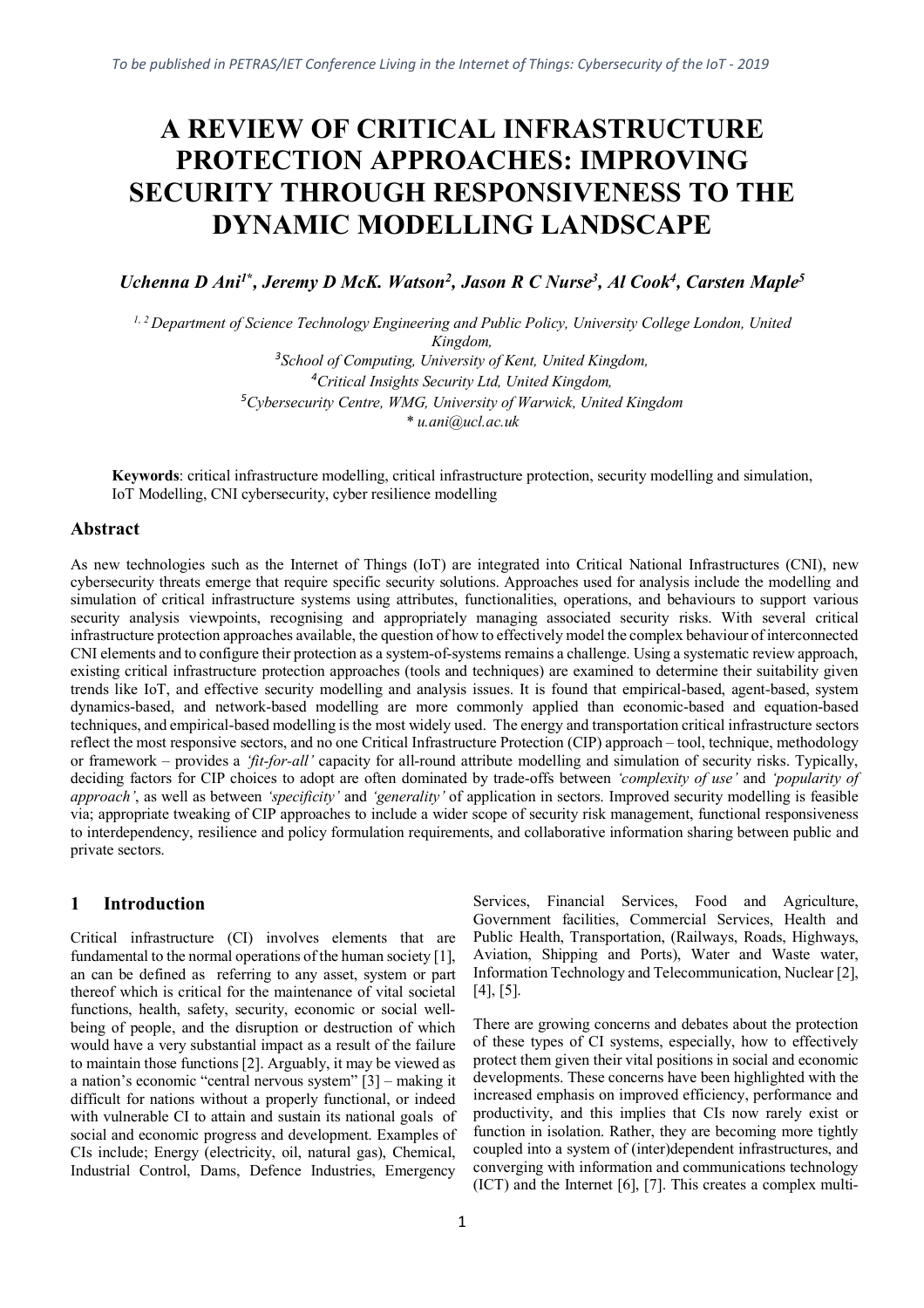system interconnectedness and interactions referred to as a *system-of-systems (SoS)* [8].

The growing trend for convergence and multi-system interconnectedness in CIs is introducing several security issues that threaten normal economic and social functions. As new technologies such as the Internet of Things (IoT) get integrated into CNI, new security risks (threats, vulnerabilities and attacks) emerge that require specific security solutions [9]. The risks are particularly hard to identify, and handle given that the IoT has emerged from a range of disparate fields of study [10]. The benefits of CIs can be realised if they function properly and are not impaired. This requires CIs to be kept safe from harm, and secure from any disruptive or destructive compromise. Thus, it is crucial to protect CIs, especially in the light of the growing and evolving malignity. It is important to understand potential security risks and how to effectively manage them using effective protection tools and techniques.

In the above context, the objective of protection may be explored through understanding how the attributes and capabilities of existing CI protection (security) modelling approaches fit and respond to the dynamics introduced by the evolving critical infrastructure and attack ecosystems. With the increasing adoption of IoT, it is crucial to track and understand research and development directions and outcomes, together with policy and regulatory interventions, which can better support security for critical national infrastructure (CNI) systems. CNIs provide some national benefits including; supporting the attainment of a properly functioning social environment and economic markets, enhancing service security, enabling external market integrations, and allowing service recipients (consumers, clients, and users) to benefit from new and emerging technological developments [3]. As such, their safe and resilient operation is imperative and effectively protection is required. Modelling and simulation (M&S) provide a useful technique to help achieve this. In terms of CIs, M&S provide focused methods for analysing the dynamics of CI components, evaluating the interdependency and cascading effects amongst infrastructures based on system interactions [7]. M&S uses the attributes, functionalities, operations, and behaviours of CI sub-systems to support various security analysis viewpoints, recognising and appropriately managing associated security risks. With several critical infrastructure protection approaches available, the question of how to effectively model the complex behaviour of interconnected CNI elements and configure their protection as *(SoS)* remains a challenge.

This study provides novel insights on the effectiveness of existing CIP approaches (tools, techniques and methodologies) to address IoT-centric security risks, in order to guide the selection, adoption and/or development of more tailored approaches. This can provide a usable reference critical infrastructure security system developers, researchers and users. This contribution is achieved via a systematic and analytical study of available CIP tools, techniques, methodologies and frameworks herein collectively referred to as *'CIP Approaches'*. The extent of risk management coverage for CIP approaches and their security responsiveness to the dynamic modelling landscape are evaluated through investigating: (i) Common CIP modelling approaches, (ii) the industrial sectors most responsive to CIP modelling and simulations, (iii) the sub-stages of risk management mostly covered by existing CIP approaches, (iv) the extent to which resilience, (inter)dependency and policy formulation factors are considered in existing CIP Approaches.

The rest of the paper is outlined as follows: Section 2 presents the related work. Section 3 describes the methodology used in the research. Section 4 presents the results and discussion, while Section 5, concludes the article and outlines recommendations based on our research.

#### **2 Related Works**

There is also a growing recognition and acknowledgement that to effectively preserve operational continuity in CIs, resilience is a necessary protection objective to complement security capacities [11], [12]. Resilience can be defined as the capacity to prevent, adapt, withstand and recover swiftly from both intentional and unintentional attacks [4], [13]. There are publications [14], [15] which emphasise that the understanding, modelling, and simulation of CI attributes, functions, operations and behaviours can support security analysis, especially given dynamicity in trends and technological adoption. Prior works [16]–[19] that have explored CIP modelling and simulation approaches does not cover newer approaches, such as the Industrial Control System Cyber Defence Triage Process (ICS-CDTP) [20]. These works also fail to address emerging needs such as resilience and support for security policy updates/formulation in modern CIs. This study takes a step towards providing some answers to fill gaps in existing literature.

#### **3 Methodology**

To achieve our research objectives, a systematic review approach [21] was used to identify and select related and relevant literature sources. This review technique can guarantee the quality and reliability of selected articles [22].

#### *3.1 Literature Gathering*

Searches for relevant literature was conducted using the Web of Science (WoS) article database. WoS was chosen because of its reputation for supervised selection and inclusion of materials drawing from high-quality and high-impact indexing by humans, consistent and structured documentation, better accuracy of results, and reduced duplicates and false positives [23]. In addition, WoS is the preferred choice and standard employed by most organisations [24]. Results were restricted to peer-reviewed articles (journals, conferences, reports, books, etc.) in order to ensure quality and credibility of outcomes. Key search phrases used were: *'Critical Infrastructure Protection Tools', 'Critical Infrastructure Security Techniques', 'Critical Infrastructure Security Methodologies'*, and *'Critical Infrastructure Security Management Methods'*. Figure 1 presents the literature gathering process-flow.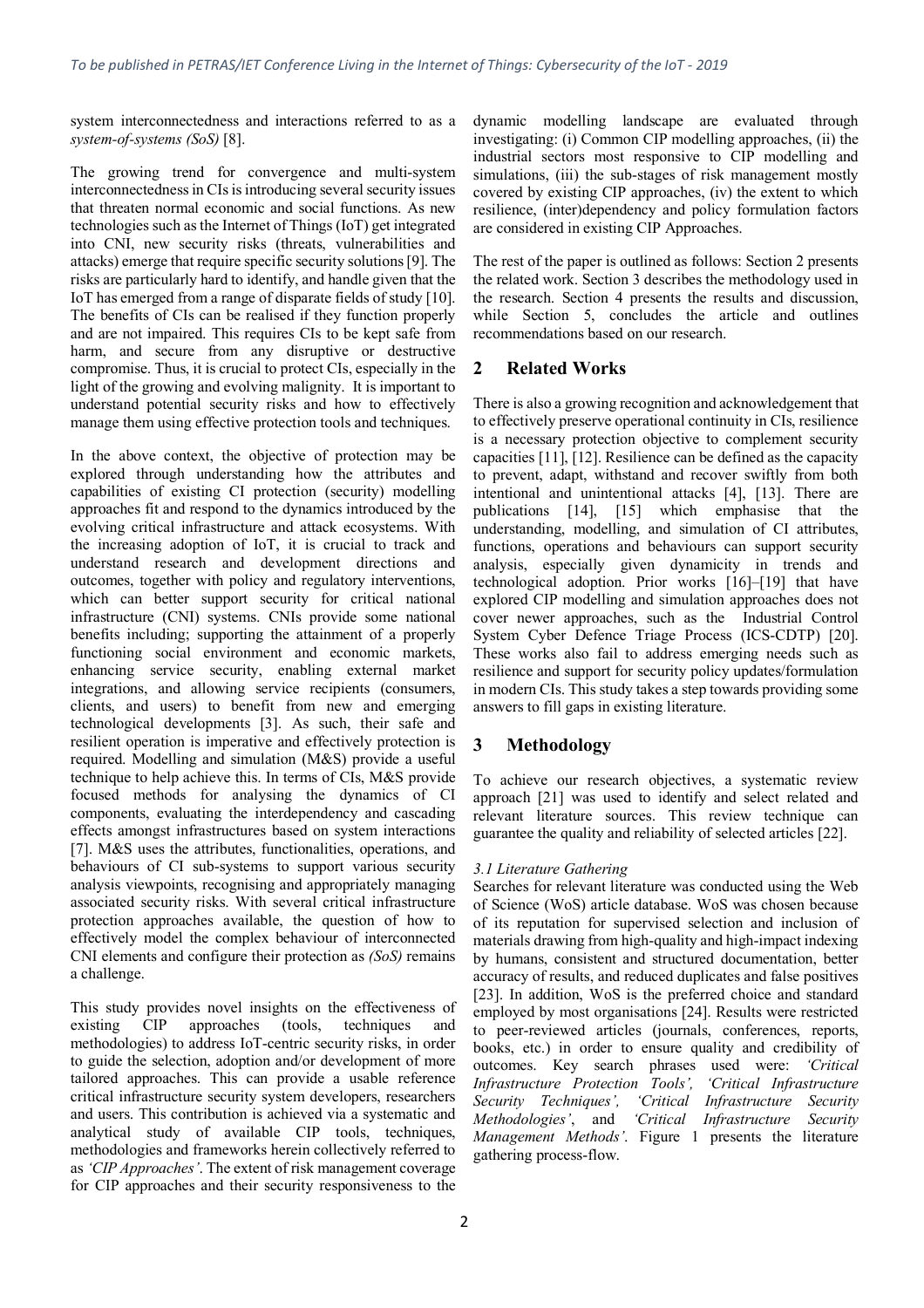*Initial search rounds* using the above terms yielded a *total search result* of 1171 articles (represented as *N*) that included duplicated articles. Exclusion filtering – represented as *e* – was done based on *titles* to identify articles related to critical infrastructure protection. Unrelated articles were discarded, and only one instance each of relevant articles was retained. 303 related articles were obtained from the process, which reflected the initial *selection study sample*; *n*.



*Figure 1: Literature Gathering Process*

However, further inclusion filtering – represented as *i;* was performed to narrow the contextual scope and to select the most relevant articles that support the research objectives. These incudes:

- i.) Articles on theoretical developments and(or) applications of security on industrial critical infrastructures.
- ii.) Articles on security modelling, analysis and(or) implementation techniques or tools with use case applications in industrial critical infrastructure sectors.

iii.) Articles on security risk assessment and management techniques/methods related to critical infrastructures.

#### *3.2 Literature Gathering Outcomes*

Based on the above criteria, 131 distinct CIP modelling, simulation, and/or implementation approaches characterising software tools, techniques, methodologies, and frameworks were compiled from journal and conference articles, reports, white paper, and guidelines. These are presented in Appendix A. These spanned from 1999 to 2017 and formed the final *selection study* sample (Figure 1).

#### *3.3 Evaluation Criteria*

The sample of the CIP approaches identified were evaluated based on criteria identified to be important for classifying CIP approaches. Most of which have been used in previous works. These criteria include; *critical infrastructure types; applicable modelling technique*; *risk management sub-stages covered;*  and *(inter)dependency and resilience modelling considerations.*

Other criteria such as maturity and availability of CI tools were not used, although these have been used in the past [3] to evaluate CI tools. We think that there are uncertainties in accurately determining the maturity and availability status of some of the CIP tools given that they are mostly developed and used in-house, and as such this is an unreliable criterion to use. Reports and documentation on their use and effectiveness are not readily available in public domain. Similarly, whether they have been discarded, modified or upgraded, and at what point; is an information not easily available in the public domain. We think that adopting such criteria with potential for inaccurate data can greatly affect the accuracy of the overall study.

*3.3.1 Critical Infrastructure Type:* This is considered in order to highlight the varied levels of infrastructure criticality. In the UK, some CIs are categorised 'critical national infrastructures' – CNI, perhaps because of their huge contribution to the national economy. For example, the energy sector has an unrivalled value, a failure of which can cripple the functions of other CI sectors like emergency services, communications, health and transport, thus threatening national economy, social and political order [25].

*3.3.2 Modelling Technique:* This is considered because it connotes foundational representation of how each protection methodology is designed and applied. Although, CIP methodologies and techniques suggest varied modelling and simulation paradigms, and purpose-driven decision-making processes, they share a common goal exploring how to manage security risks. CIP modelling techniques may be classified into; *agent-based, system dynamics, empirical, network, economic*, and *other (equation-based, real-time simulation, and cellular automata) techniques* [26]. These may also be combined with additional computational methods such as discrete time-step, continuous time-step, Monte Carlo, decision-trees, geographical information systems, event monitoring, and risk management [3].

*3.3.3 Risk Management:* This context is considered because it provides a useful way of evaluating and responding to security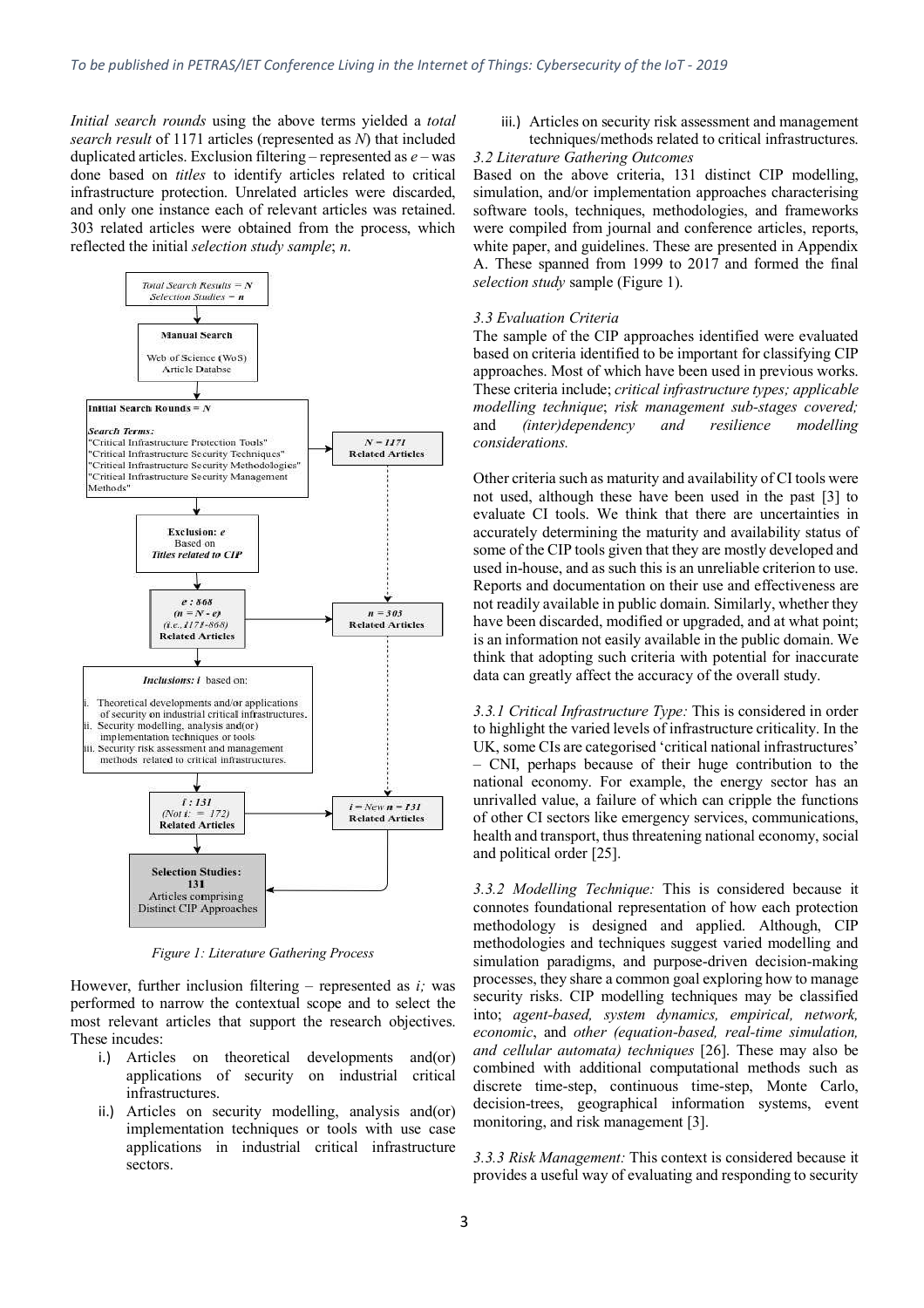issues in critical national infrastructure contexts [3], [16], [27], [28]. Most critical infrastructure protection implementations are typically based on risk management frameworks conceived as national or global standards [3]. Risk management approaches often vary either by; *the nature of approach*, or by *how risk is measured* [29], [30].

In this study, the *'nature of approach'* is considered (nature of approach) – emphasising the criticality of assets, the potential harm that can be done to them, and the rippling interdependency effects that can affect other connected assets on the criticality chain. Thus, supported risk management substages in each CIP approach are analysed based on the National Infrastructure Protection Plan (NIPP) Critical Infrastructure Risk Management framework (RMF) [4] to underscore the purpose served by each. NIPP-RMF provides the most commonly supported guidelines in security objectives, strategies, and sector coverage. It also provides reference points to a broader community of nation states and infrastructure sectors exploring the development of tailored infrastructure security methodologies, tools and techniques [4].

NIPP-RMF suggests that risk management tools, techniques, and methodologies for CNI protection can be classified according to the purpose they serve, demonstrated by the substage(s) (Figure 2) of the overall CI risk management framework that is (are) supported, while applying each approach, and the associated outputs [4]. In the framework, CI elements can be physical, cyber and human. The framework also includes a process of recurrent information sharing and feedback into subsequent risk management sub-stages. Aside from the initial sub-stage of *'setting security goals and objectives'*, the key sub-stages of the framework used as evaluation criteria are: *(i) identification of infrastructure assets*, *(ii) assessment and analysis of risks*, *(iii) risk management implementation (involving risk prioritisation,* and *risk control)* and *(iv) measurement of effectiveness*.



*Figure 2: Revised NIPP Critical Infrastructure Risk Management Framework [4]*

*3.3.4 Interdependency and Resilience: Interdependency* is a condition created by direct and/or indirect interconnectedness of CIs via geographically-distributed networks and physical hardware-based channels [8]. A disruption event can then spread consequences across channels of CIs, and society – technically called *'cascading effects'* [31], [32]. The harm from compromises can be physical, digital, economic, psychological, reputational, social and societal [33]–[35]. Since impact-flows across CI are as probable as the actual cyber-attacks themselves, it is crucial to understand the risks via modelling and simulations, in order to provide effective protection. Indeed, identifying and characterising interdependencies and complexities associated to CIs can improve the understanding of CIs as a SoS [36]–[38]. The insights that may be gained from failure and impact modelling and simulations can support the design of effective controls and response strategies [39].

*Resilience* describes a capacity to stop, cope with, acclimatize to, and/or recuperate from incidents that have negative consequences [4], [12]. With resilience in CIs, infrastructure functions, operations and services are reasonably maintained even in the face of an infrastructure disruption or compromise [33]. With attacks that cause cascades and failures, impacts can be economically and socially massive, so the need to be wellequipped to withstand and recuperate from adverse events is ever more necessary. Quite often, CI incidents happen unexpectedly, and complete control is rarely feasible. The dynamic threats and hazards landscape is such that it is hardly possible to foresee, prevent, prepare for, or control all CI security incidents, which in most cases can be unknown or emergent [33]. This necessitates a shift from the usual crisis management to resilience management to address supply chain disruptions and rapid restoration.

Appropriate readiness and recovery requires strengthening and investing in resilience to minimise sub-system vulnerabilities to restrict occurrence, intensity and propagation of failures and impacts on CIs and in turn on society [12]. It is appropriate that 'resilience' is becoming fundamental in general crisis and disaster management discourse, and is the focus of widespread efforts for resisting, absorbing, accommodating and recovering from the effects of security threats. This emphasises effort on preventive, mitigative and preparedness activities prior to a CI security crisis, response during the crisis, and the recovery after the crisis [13]. Integral dependencies and failure cascades should be considered in analysing and designing for resilience, and they should underscore the whole cycle of a CI security crisis, since it is impractical to guard against all threats [40], [41].

#### **4 Results and Discussions**

CIP approaches were analysed based on obtained information obtained about them from bibliographic literatures: reports, articles, white papers and guideline to arrive at informed insights. The list of approaches in Appendix A reflects a wide range of research being conducted in the area of critical infrastructure protection and considered relevant in the light of keeping pace with new trends like the IoT. The results of evaluating 131 CIP modelling approaches are thus presented.

#### *4.1 Results*

#### *4.1.1 Common modelling techniques applied in the CIP approaches*

For modelling techniques, we find that a variety of techniques are in use as shown in Figure 3. Empirical-based modelling appears to attract the widest application with 36 (27.3%) of reviewed approaches in its favour. Examples of approaches in this category include: *HURT, FTA, RVA,* and *RMCIS.* Network-based modelling is seen in 32 (24.2%) approaches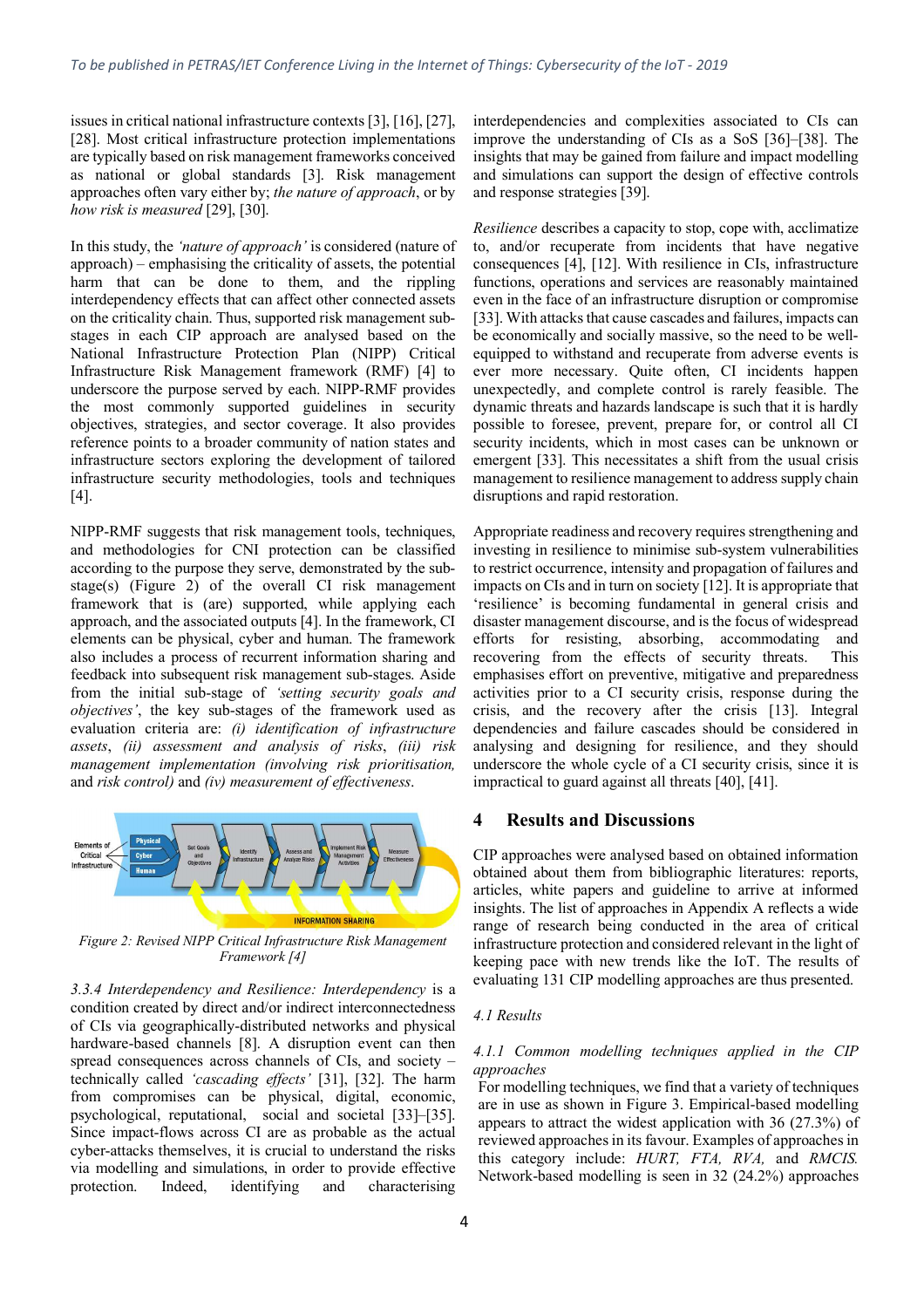including *CASCADE, IRRIIS,* and *HAZOP.* System dynamics-based modelling is used in 20 (about 15.2%) approaches including *AIMSUN, CIPMA,* and *ICS-CDTP*. Agent-based modelling is applied in 26 (19.7%) approaches including, *CIMS, ADVISE, N-ABLE* and *GoRAF*. Some CIP approaches combine two or more techniques. For example, *ACT* combines economy-based and system dynamics-based modelling, while *ADVISE* and *GoRAF* both combine agentbased and real-time simulation techniques.

#### *4.1.2 Industrial sectors most responsive to CIP modelling and simulations*

Results of sector-based classification shown in Figure 4 indicates that 72 (54.5%) CIP approaches applied to *energy* comprising *electricity, pipeline & oil, natural gas sectors*. 42 (37.1%) CIP approaches applied to the *transportation* sector. *Water & Waste Water* has 47 (35.6%) and *Chemical* sector has 41 (31.1%) among others. *Emergency Services* has the least with 13 (9.8%) applicable CIP approaches.

From a multi-sector applications viewpoint, 111 (84.1%) of the CIP approaches mainly cover up to 5 sectors (1-5 sectors). 60 out of the 111 provide software support for engaging and implementing their designed operational processes. Only 4 (3%) of the CIP approaches mainly cover between 6 to 10 sectors. These include: *IIM, Risk Map, RVA,* and *BLDMP.* Of the CIP approaches. 16 (12.1%), cover at least 11 CI sectors including; *Athena, BIRR, CASCADE, CIDA, CIMSuite, CIPDSS-DM, EURACOM, Fort Future, IRRIS, ACT* and *ICS-CDTP*.



*Figure 3: Modelling Techniques*



*Figure 4: Sector-based Analysis of Occurrence of Critical Infrastructure Modelling and Protection Approaches*



*Figure 5: Risk Management Stages Covered*



*Figure 6: Analysis of Interdependency and Resilience Characteristics*

#### *4.1.3 Risk management sub-stages covered*

98 (74%) CIP approaches (Figure 5) included aspects related to *'identification of critical infrastructures and vulnerabilities'* sub-stage. 91 (68%) CIP approaches considered the *'assessment of risks'* sub-stage. 82 (62%) CIP approach considered some sort of *'risk management implementation'*, which is a sub-stage comprising *'risk prioritisation'* and *'risk control'* based on the *Revised NIPP Critical Infrastructure Risk Management framework* [4]. From these, 20 (nearly 24%) approaches considered *'risk prioritisation'* alone without *'control implementations'*, while 29 (nearly 35%) approaches considered *'risk control implementation'* alone without any form of prioritisation. 34 (nearly 26%) CIP approaches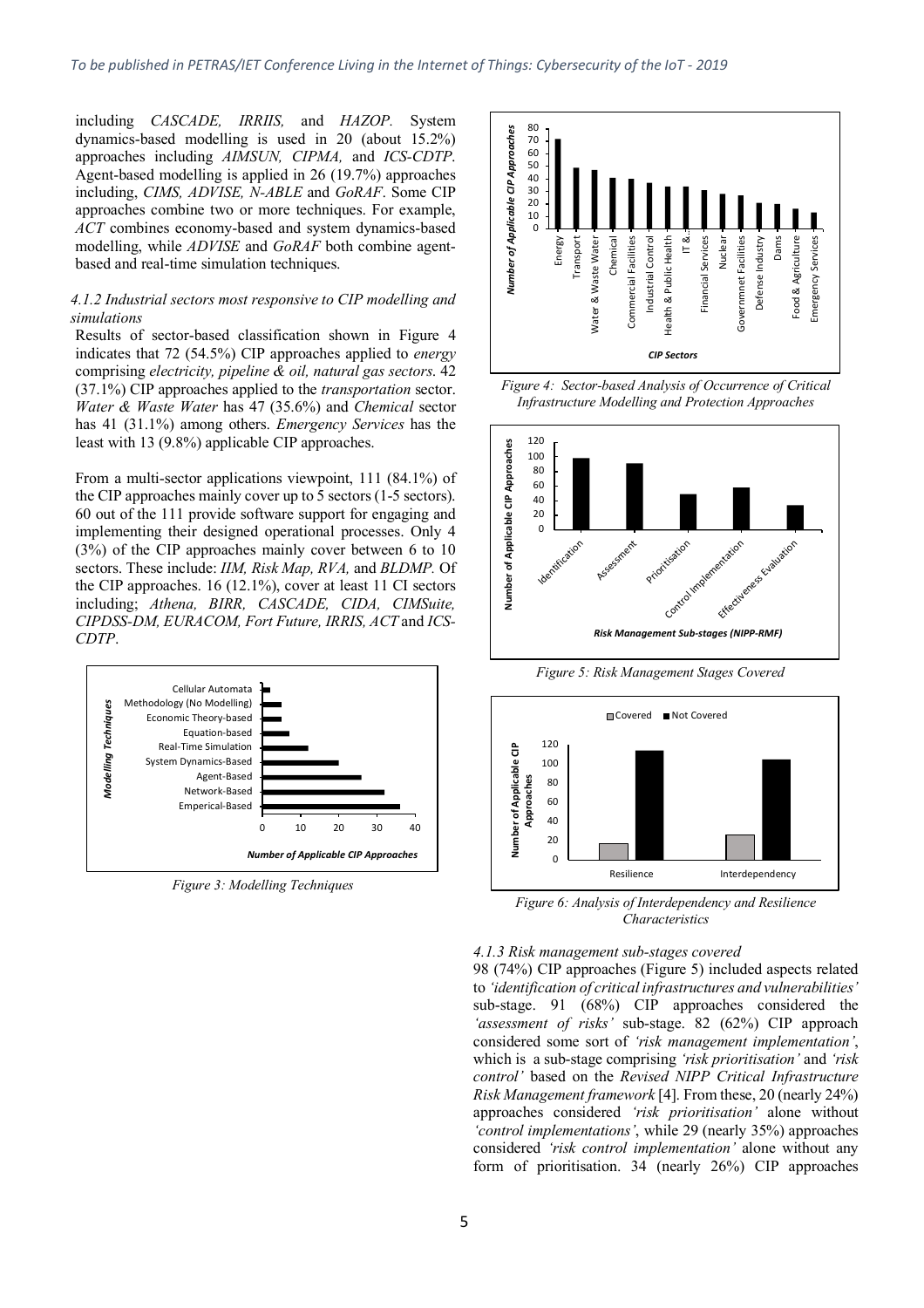considered *'effectiveness evaluation'* sub-stage of the revised NIPP-RMF.

Looking at the risk management implementation sub-stages (*prioritisation* and *control*) in isolation, more CIP approaches (58) i.e., 44% of 131 characterised a sort of *risk control implementation* than *risk prioritisation* which had 49 CIP approaches. The 58 tools also represent 54% of the CIP approaches categorised under the risk implementation stage. Only half (29) approaches considered both risk prioritisation and control implementation stages, the remaining half considered just one of the two stages. In addition, fewer approaches consider all five sub-stages exclusively. 49% of the CIP approaches considered only two sub-stages, which most typically include: *risk identification and risk assessment.* Only 6 (4.5%) of CIP approaches considered all five sub-stages. These include: *BIRR, COUNTERACT, EURACOM, IRRIIS, NSRAM*, and *NIPP-RMF* itself. This latter category of approaches exists as broad guiding frameworks (*NIPP-RMF)* or methodologies (*BIRR, COUNTERACT, EURACOM, IRRIIS*) or a complex modelling tool with software support (*NSRAM*). The methodologies and framework are mostly applicable to a generality of CI sectors, while the software modelling tool NSRAM is applicable for chemical, energy and IT/Communications sectors.

#### *4.1.4 Interdependency and Resilience considerations*

Only 28, or 21%, of reviewed approaches considered elements of *interdependency modelling* (Figure 6). Examples of approaches with explicit characterisation of interdependencies include: *AIMS, Athena, CASCADE, CIPMA, CISIA, N-ABLE, NEMO, and UIS*. We assume these considerations of interdependency phenomena may be connected to the core objectives for developing the tools in the first place. This may be influenced by an acknowledgement of criticality of interdependencies for both constructive and destructive impacts on CI operations. Behavioural and cascading effects of functions and failures appear to be at the core of the objectives for developing most of the listed approaches in this group.

For *resilience coverage*, only 18 (14%) out of the 131 CIP approaches clearly considered aspects related to resilience modelling (Figure 6). Examples in this category include: *BIRR, CIMS, CIPMA, DECRIS, EURACOM, Fort Future, IIM, MBRA, HAZOP, Risk Maps, RAMCAP-Plus, Sandia Risk Assessment Methodology, NIPP-RMF, and RMCIS.* Potential reasons why a greater proportion of CIP approaches do not consider resilience attributes may relate to: (i) the core objectives of their developments, which points to perceived requirements for protecting critical infrastructures. *Resilience may not have been part of the requirements for development.* (ii) the development time for the CIP approaches, which may have predated the concept of resilience in critical infrastructures – *CI resilience may not have been clearly defined and/or gained wide attention.* Thus, it is assumed that the CIP approaches that have considered resilience may have emerged as responses to newer challenges associated with convergence and hyper-connectivity trends, which have made resilience a necessary objective. Only 4 (3.1%) CIP approaches considered both resilience and (inter)dependency modelling attributes, as well as policy and regulatory formulation attributes.

#### *4.2 Discussion of Findings*

On a general base, a huge proportion of the sample of CIP approaches exist as either tools, techniques or methodological frameworks. The approaches seem mostly structured to handle operations and performance modelling and simulations, rather than security. However, they can also be used for securityrelated attributes such as evaluating the impact of security features or their absence with critical infrastructures. In addition, it is not clear how much of IoT performance and security are reflected in the reviewed CIP approaches. This may be because most of the approaches predate the IoT trend. A common characteristic shared by these the various CIP approaches is that they are all based on risk management, although they are distinguishable by the scope or sub-stage of overall security risk management functions considered in each approach.

We find that the *common modelling techniques which receive widespread interest and adoption include: agent-based, system dynamics-based, network-based and empirical-based.* These are not the only applicable techniques but only represent the most commonly used, and a quite applicable for IoT contexts too. Newer techniques may be defined from combining two or more of the above, or even entirely new modelling paradigms depending on intended development goals. The aim being to enable a multi-level modelling and simulation to meet the various requirements that may be set by IoT.

At the moment, *the empirical-based model seems to be most widely employed for CIP research and the development of security approaches.* This is closely followed by networkbased and system dynamics-based modelling techniques. These preferences could link to growing data-driven technology trends and reflect an increasing need to understand and evaluate CI security using real or actual historic data and drawing from expert knowledge and experiences.

For IoT-based critical infrastructures, this is good news, because IoT systems typically characterise huge volume of data from sensors connected to CI components. Empirical modelling can enable a simulation system involving the collection and dissemination of such sensor-acquired CI data and their management via a context-aware data distribution service to be used by application [42]. Potential applications include smart cloud services that can take and integrate such data with other available data (crowd-sourced or crowdsensed) to support real and high-fidelity analysis and insights. Although this will typically come with a lot of complexities – networks, communications and pervasiveness that needing resolve during the modelling process. By combining sensed and historic data, it becomes easier to observe and connect the interrelationships and interdependencies among critical infrastructure components, system and sectors. Thus, empirical-based modelling techniques seem to better support the identification of more recurrent, realistic and suggestive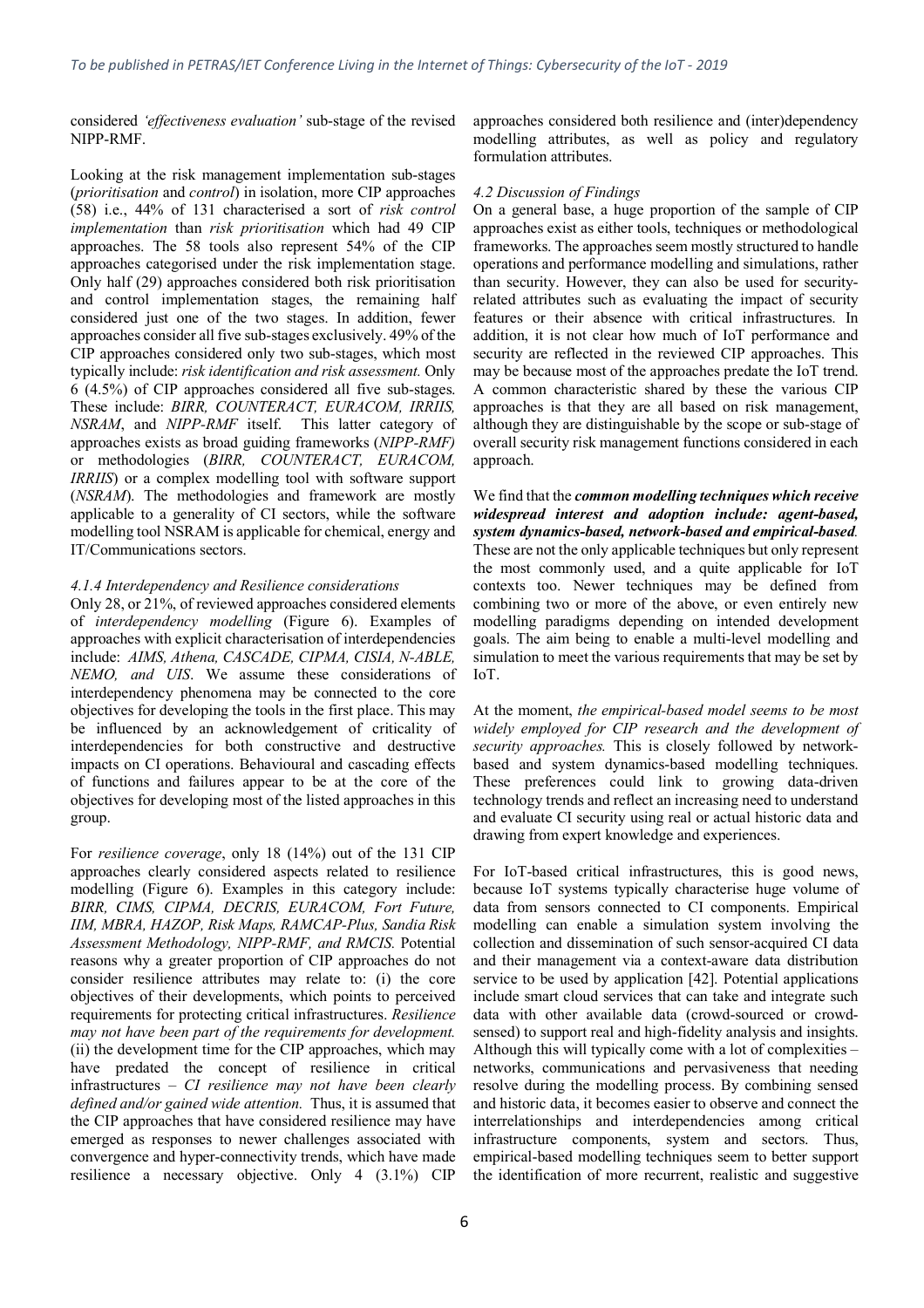failure patterns, quantifying interdependency-related indicators for risk mitigations, supporting emergency decision-making and providing validation parameters to support other modelling techniques [26].

Agent-based modelling is also very applicable for IoT as 'things' in critical infrastructures can be considered as agents that interact with other agents to enable a seamless operation. Network-based modelling provides an ability to model interdependencies among IoT-based CI systems, especially within localised areas. The technique simplifies the derivation of insights related to CI representations along topological or flow-pattern analysis line, and the evaluation of cascading impacts. As the emphasis on fidelity, dependency and resilience of CIs increases, interests and support may move towards empirical-based modelling, with progressive support for network-based, agent-based, and system dynamics-based modelling. The lesser emphasis on other modelling techniques (such as equation-based, economy-based, etc.) may indicate a lack of popularity for their concepts perhaps due to a greater complexity in their use.

Although modelling and simulation are applicable to several industrial CI sectors, *the widest or highest sensitivities seem to come from the energy sector***.** This sector comprises *electricity, pipeline and oil, and natural gas CIs. Transportation, water & waste water, and chemical industries also have significant interest and responsiveness.* These sectors all fall within the category of CNIs defined in the UK CPNI documentation [5]. The energy sector is critical because several other critical infrastructures depend on its products/services. Nearly all other CIs require some form of energy source (from an energy sub-sector) to drive their functionalities. Thus, the energy sector takes on an almost indispensable position within critical infrastructure interdependencies. The consequences and impact of energy infrastructure failure can inevitably ripple through and affect other dependent infrastructures. If unattended to, the effects can cause a myriad of damaging cascading outcomes *(physically, operationally,* and *economically)* in the chain of interdependent CIs within a national or global social ecosystem. This can explain the greater concerns and sensitivities concerning a more secure and continuously improving energy sector, as opposed to the lesser emphasis in other CIs.

Although the IoT promises huge benefits for CIs like energy and transport, it also brings new and complex issues. IoT poised to improve energy and transport efficiencies, reliability, proactive maintenance, and utilisation visibilities amongst other. But there are issues of security, interoperability, scalability and logistics needing to be address. Modelling provides ways of learning the scales on both perspectives, and how they might be addressed.

*Emergency services, food &. agriculture, dams appear to demonstrate low interests and responsiveness to CIP modelling and simulations.* This could be because these sectors often appear at the tail of CI interdependency chains, and typically have low direct and immediate large-scale social

consequences and impacts when compromised. In addition, responses in form of solutions are typically responsive to, and trail similar paths as the direction of growing malicious events. Moreover, these sectors appear not to be suffering increasing cyber-attacks judging by known recorded incidents [43]. While it may be rational to focus solutions where there are greater threats and risk challenges, the potentials for common cause failures are very imminent, hence, it is crucial to also give a good measure of attention other CI sectors.

Clearly, *empirical-based, network-based, and agent-based modelling techniques are the three most widely used techniques in fulfilling the risk management framework substages***.** *System-dynamics-based techniques* are typically used *for simulating continuous system behaviours* such as *estimating the effectiveness of implemented procedures in critical infrastructures.* Observed consistent patterns suggest that *empirical-based modelling is more widely employed in risk identification*, *assessment, prioritisation* and *control implementations sub-stages*, and *less consideration for effectiveness evaluations sub-stage*. *Network-based modelling* is widely adopted for risk *identification, assessment* and *control implementation*. We assume this is so because network-based techniques (either topology-based or flowbased methods) are helpful in capturing interdependency characteristics, CIs descriptions, and identifying the critical components with suggestions for emergency protection and response improvements [26]. As IoT continue to find its way into CIs, concerns about how to learn their impact on host components and interdependencies are likely to influence the use of network-based modelling techniques.

In general, results suggest *a greater interest on CI researches around risk identification, assessment, and control implementation in that order*. Traits of *risk prioritisation* and *effectiveness evaluation do not seem to enjoy much attention and research*. Thus, the aspects of security risk management with the most interests and presumed relevance, as well as where the direction of CIP developments tends can be easily seen. It reveals that beside identifying and assessing security risks on CIs, the next thought in the minds of CI owners and operators is *what controls to implement to mitigate or eliminate characterised risks.* This indicates that thinking about implementing controls may be viewed as more important than first understanding the varied criticality levels of security risks before conceiving a strategy for implementing controls to yield the highest possible security and resilience outcomes. These thoughts need to start shifting towards the new risk status that relate to IoT-in-CIs; from identification to effectiveness evaluations. New thought directions for modern CIs (now with IoT) risk management need to extend to the less appreciated significance of assessing the extent to which desired CIP has been achieved post control implementation to obtain success measures and potential guides for further improvements. Common issues and debate seems to pivot around the variability of approaches for measuring risks, and how such measures are reflective of true system states also need to address IoT issues.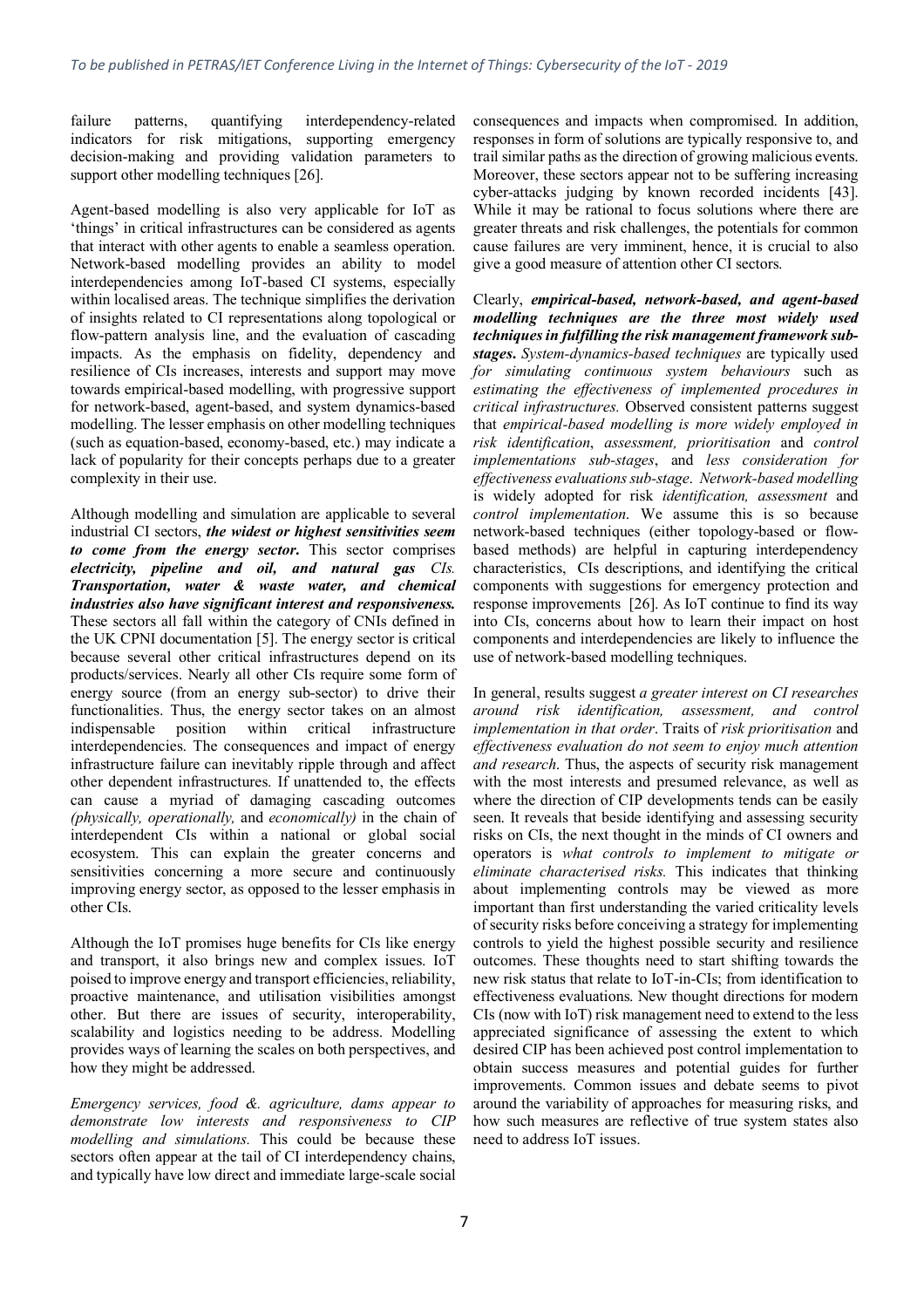Quite *a few (less than one-fifth) of the CIP approaches considered resilience*. *Greater focus and purpose-driven developments tended towards defending malicious attacks or compromises on CIs.* Contexts that can help reduce attack impacts and sustain operations or functionalities during and after successful compromises did not enjoy wide after successful compromises did not enjoy consideration. This could be because *most CIP approaches were evolved before the trend of 'resilience'* – implying they *were already in use prior to when resilience became a feature of significance and concern, and newer/updated versions of these approaches are yet unavailable.* Alternatively, the significance of ensuring resilience may also not have been clearly understood by developers as at the time of developing some of the approaches - making for why resilience feature is not reflected in the tools. Besides implementing preventive security, the need to ensure a capacity to continue operations – delivering the needed services while managing attacks – is ever more important. Clearly, for CNI sectors, disruptions or their cascading effects are not welcomed phenomena. *Anticipation, prevention, absorption, adaptation* and *rapid recovery* are essential towards achieving resilience. While newer CIP approaches benefit from resilience features, older approaches need to be modified to embody resilience where missing. As an example, we consider the NIPP-RMF that lacked resilience in its maiden version but was later revised in 2013 to include both security risk and resilience characteristics.

Although not having widespread acceptance and inclusion, *(inter)dependency coverage seems more prevalent than resilience in the CIP approaches.* The modelling dimensions covered include: *Component/infrastructure-level* (e.g., AIMS, MUNICIPAL), *operational/functional-level* (e.g., CASCADE, CIPMA), vulnerability-level (e.g., MIA), *Cost/Time-dependencies* (e.g., CI3), and *market effects (e.g., CommAspen)*. Results reveal a growing appreciation of the significance of interdependencies in CIP modelling and analysis. Private and public CI owners and operators are beginning to recognise that learning the relationships amongst CI components and systems can greatly support the attainment and enhancement of security and resilience.

Again, the few approaches mostly emerge from research institutes and academic institutions rather than government regulatory agencies. Current outlook also suggests that *the domain of CIP is more characterised with self-garnered defensive solutions rather than being compliance-based mediums.* This individuality and the differences in security problems and requirements can be the drivers for the development and adoption of bespoke protection techniques by infrastructure organisations.

From a multi-attribute consideration viewpoint, *very few CIP approaches currently consider the combined attributes of interdependency and resilience*. For example, out of 131 approaches reviewed, *only CIMS, CIPMA, and IIM appear to satisfy the above criteria.* Interestingly, none of these approaches applied the more common empirical or networkbased modelling techniques. Rather, these use agent-based and system dynamics modelling. This reveals the limitations of

existing CIP approaches to sufficiently address the security dynamics in modern CIs. The level of multi-attribute coverage appears to be significantly low compared to the proportion of CIP approaches being developed, further suggesting a crucial need to upgrade or refine existing approaches to address any attribute deficiencies in order to improve their effectiveness.

#### **5 Conclusion and Recommendations**

Arguably, modelling for critical infrastructure protection seems not entirely new, as its underlying concepts typically relate to safety modelling and analysis. Only that over time, has security become relevant and emphasised due to technology trends. This has made CI sectors readily susceptible to intentional cyber-engineered attacks. Having also become so tightly coupled and interdependent, incidents show that the compromise, disruption and failure of CIs is not only restricted to causes and vectors related to natural disasters. Human-initiated actions via technology abuse or mal-interventions can be and increasingly are, an influence.

However, what seems new and perhaps not well reflected – at least directly in most of the critical infrastructure modelling and security approaches (tools, techniques, and methodologies) – is the concept of addressing *'resilience'*. Most CIP approaches reviewed mainly focus on exploring concepts and phenomena related to *security, reliability, dependability* and *risks* in CIs. We reckon that a plausible reason for this may be linked to the early and more widespread emphasis on these attributes. Also, it may be attributed to *the ease in defining and evaluating the above attributes compared to evaluating resilience*. For example, studies [44] indicate a common acknowledgement by power company executives about a better comparative convenience for the ease of defining and measuring of CI reliability than CI resilience. Be this as it may, this apparently intractable attribute is now hihgly relevant to meeting the evolving protection needs of CI sectors.

The typical contexts that characterise the objectives for developing CIP modelling approaches – either tools, techniques or methodologies; emphasise the desire to understand the dynamic behaviours of CI systems using modelling techniques such as *agent-based, system dynamicsbased, network-based,* and *empirical-based techniques.* These techniques help to identify and characterise the causes of functional/operational anomalies and/or disruptions within CI setups through determining critical hazards and risks, their interdependencies, consequences and impact cascades. CIP should embrace modelling and analysis of security-related operations, activities and risk management, mostly within the confines of specific infrastructure environments and sectors.

In relations to how CIP is modelled, security risk management methods drive the process for gaining deeper security-related performance insights for CIs to support effective responses. Wider interests focus more on the starting sub-stages of risk management including: *(i) identification of Critical infrastructure, hazards and vulnerabilities*, and (*ii) assessment and analysis, of security risks.* Empirical-based modelling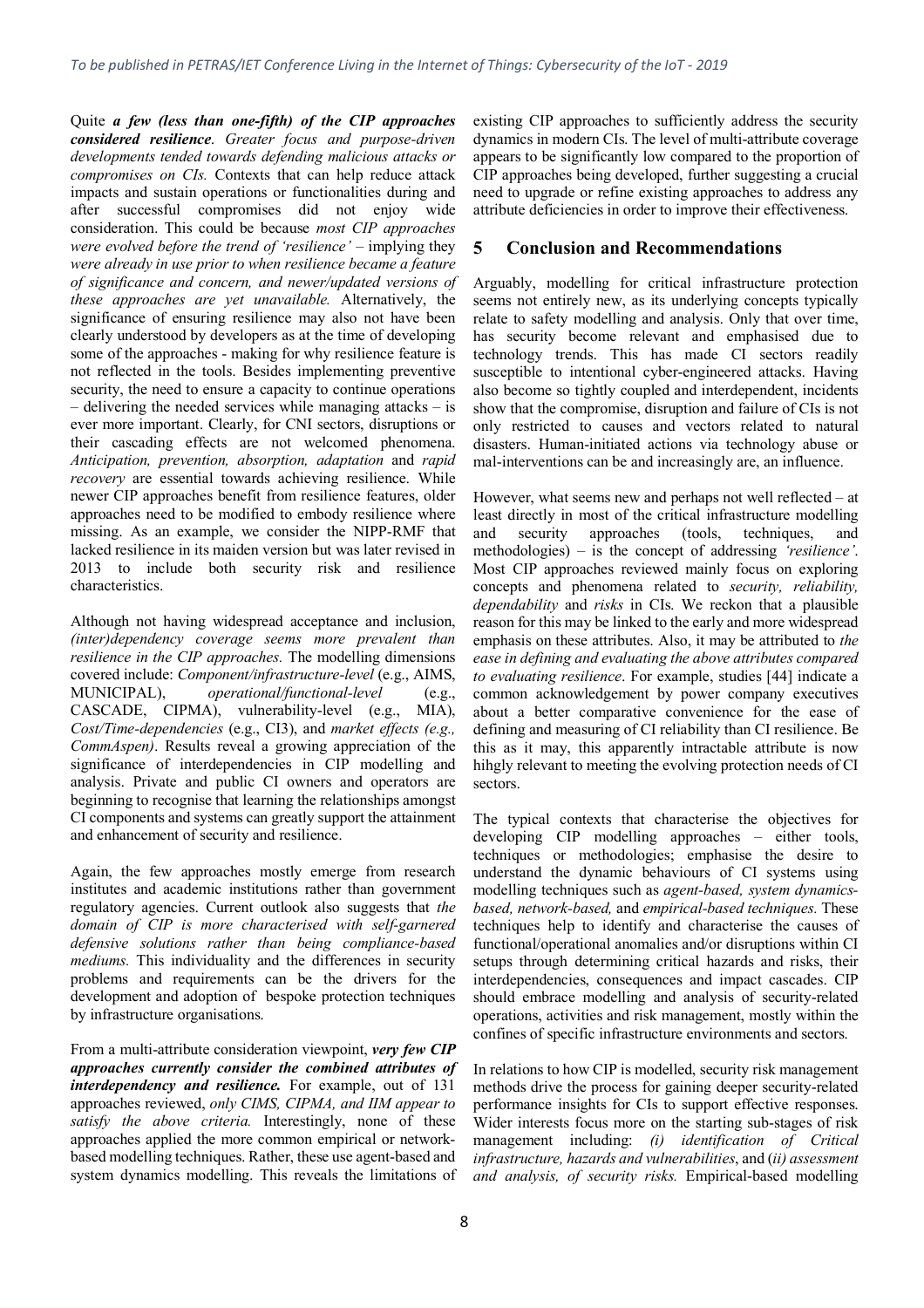combined with risk identification, assessment, implementation and management of risk are among the most common implementation modes. These seem influenced by the growing adoption of setups and models that generate or feed-on actual scenario data to support CIP sensitivity analysis for decisionmaking.

The energy and transportation sectors demonstrate the widest concerns and efforts on protecting CNIs. This is not surprising as these sectors have higher criticalities and provide services that sustain several other sectors. Less sensitive sectors like emergency services, food and agriculture and dams need to emulate the drives and actions of the energy and transportation sectors, to ensure that they are well-equipped to handle security threats when they eventually surface. In balancing the trade-off between *'specificity'* and *'generality'*, their key individual benefits need to be considered. Specificity allows for more focused context coverage and analysis, which can mean better and more tailored solutions, which will mean better and more tailored solutions. Conversely, generality enables a tool to be applicable to multiple CI sectors. However, a single approach – a tool or technique – cannot support holistic security modelling of CIs. A combination of multiple approaches – preferably integrated into a tool and technique (methodology or framework) – is perhaps the way to go. In addition, an approach that includes the pragmatics of implementing necessary control actions to curb security risks, as well as learning the effectiveness of controls can be a preferred solution.

Resilience modelling links to interdependency, and interdependency analysis contributes information and insights about the degree of cross-systems impact inducible by failures or disruptions. It also contributes to the perception on the level of resilience achievable in principle and practice. While some of the CIP approaches acknowledge and consider dependency or cross-dependency relationships and attributes, a larger proportion either implicitly include it or utterly overlook it. In this era of IoT, advancing technology convergence and system hyper-connectivity, understanding the interdependencies amongst CI components and systems can strongly make the difference between *ignorance* and *knowledge* on the nature, type, and degree of resilience required to enhance protection of CIs.

A significant number of the CIP approaches reviewed emerge as instruments developed by government agencies responsible for protecting CIs, or by research laboratories, for example the Idaho National Laboratory in the USA (who are also funded by the government. This could present an effective way for government and regulators to encourage a wider use of CIP approaches. However, the extent to which governmentsponsored approaches are realistically adopted in the private sectors is often unclear or in doubt, since this latter group run substantial chunks of CI systems. We posit that policies that support easy adoption of approaches are necessary in the above regard. Also, the private sector shows mixed responses to seamless monitoring and reporting of cybersecurity vulnerabilities and incidents. Even in cases where shared information, cooperation and assistance can significantly

support realising acceptable protection of CIs from threats and attacks, decisions and actions are often determined by growing pressures for business competitive advantage [45]. Policies that advance and manage shared and collaborative information capability between public (government) and private sector stakeholders would be very helpful in this regard.

Clearly, security risks for CIs are evolving along new technology pathways where IoT devices and applications are finding their ways into CI systems. IoT systems are commonly characterised by; *variability of scale in components*, *temporality of connections amongst devices*, and *the heterogeneity of actors.* These characteristics influence conditions that can exist between periodic risk assessments without necessarily reporting on instantaneous risk impacts to the whole system. Since the risk assessment mode in existing CIP approaches are designed to operate statically periodically, they lack appropriate capabilities to address the dynamics and transient threats in IoT [30], [46], agree that dynamic risk assessment has become necessary. Such dynamic assessment mode *would need to address this looming problem by catering for emerging system connectivity in real-time, as well as characterising, in clear and timely way, the level of temporality of devices in relations to their risk impacts.* 

Thus, to ensure effective; CIP modelling and simulations, sensitivity to dynamic trends, and potentially sustainable and efficient 'Living in the IoT', this study recommends that,

- i. Other security conscious but less-responsive critical infrastructure sectors such as *emergency services, food & agriculture, and dams;* should draw lessons from the efforts of the energy and transportation sectors. Analogous approaches should increase the ability to evaluate and understand security risks to attendant infrastructures and operations. They can support better understanding of any associated dependencies and cascading impacts and improve understanding of how to establish effective security and resilience. The decisionmaking processes related to measuring the effectiveness of readiness activities and investments will be improved, as well as the behavioural responses to CI disturbances or disruptions in the sectors.
- ii. Newer or updated CIP modelling approaches should *be developed or revised to capture scope of IoT in security risk management – from identification to effectiveness evaluations.* This is to support appropriate *alignments and responsiveness to the evolving trends* introduced by *new technologies such as IoT and IIoT*. Such approaches also need to *adopt dynamic and real-time assessment processes* to address the issues introduced by IoT in CIs, and the high impact security risks that emerge.
- iii. A *strong public-private sector partnership is important and should be vigorously pursued by both stakeholder groups to achieve better security and resilience in CIs*. Such collaboration can empower the public sector to monitor, in timely and efficiently ways, and to aggregate information about CI security threats, vulnerabilities,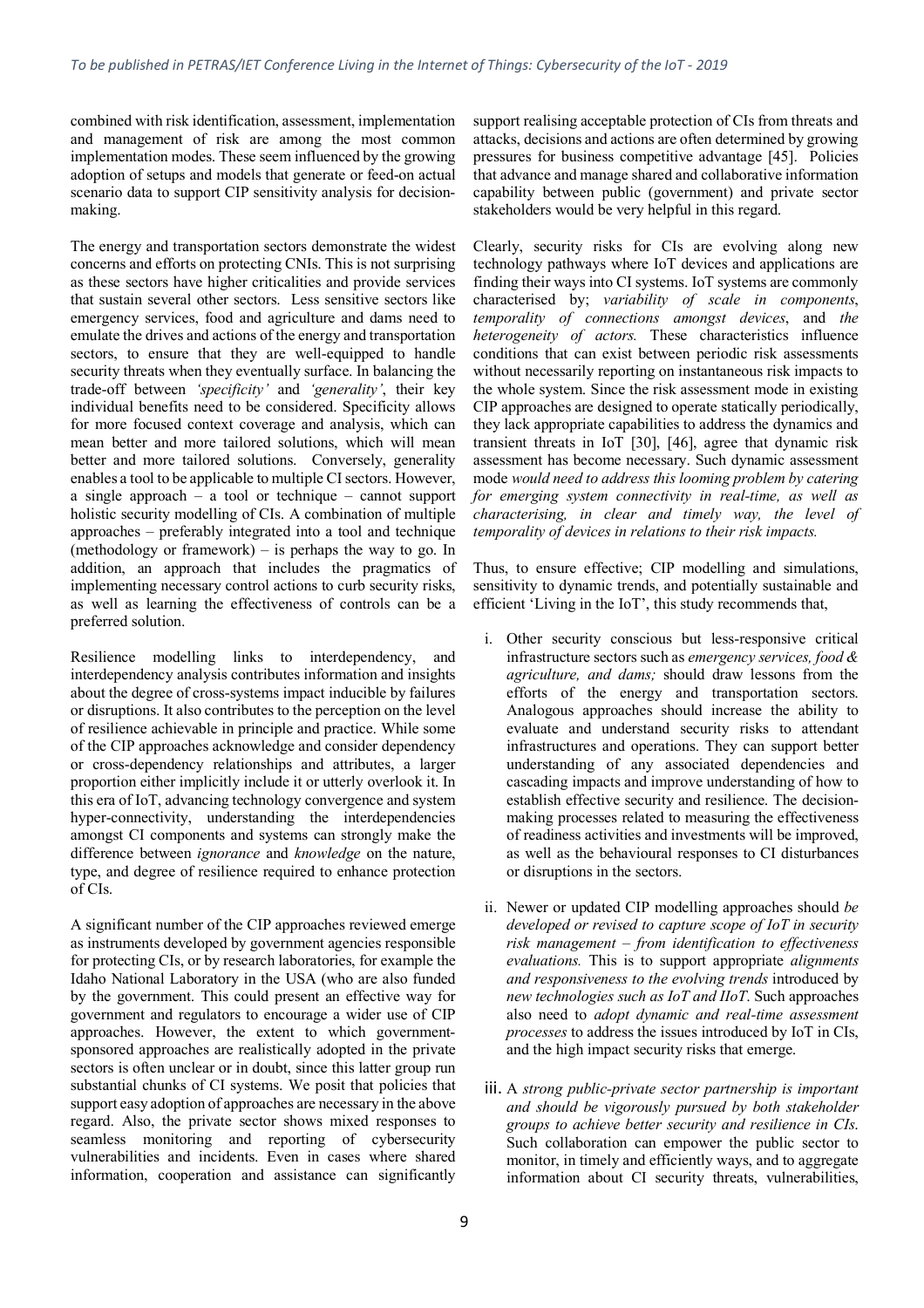incidents and impacts as they emerge. The public sector can also provide the risk information to private sector operators to help them ensure an informed and wellorganised security management.

#### **5 Acknowledgements**

The Research leading to the results presented in this paper comes from the Analytical Lenses for Internet of Things (ALIoTT) project under the PETRAS Cybersecurity of the Internet of Things Research Hub. It has received funding from The Engineering and Physical Sciences Research Council (EPSRC).

#### **6 References**

- [1] G. Pescaroli and D. Alexander, "Critical infrastructure, panarchies and the vulnerability paths of cascading disasters," *Nat. Hazards*, vol. 82, no. 1, pp. 175–192, 2016.
- [2] The Council of the European Union, "Council Directive 2008/114/EC of 8 December 2008 on the indentification and designation of European critical infrastructures and the assessment of the need to improve their protection," *Off. J. Eur. Union*, pp. 75–82, 2008.
- [3] J. M. Yusta, G. J. Correa, and R. Lacal-Arántegui, "Methodologies and applications for critical infrastructure protection: State-of-the-art," *Energy Policy*, vol. 39, no. 10, pp. 6100–6119, 2011.
- [4] Department of Homeland Security, "NIPP 2013: Partnering for Critical Infrastructure Security and Resilience," 2013.
- [5] CPNI, "Critical National Infrastructure | CPNI | Public Website," *CPNI*, 2018. [Online]. Available: https://www.cpni.gov.uk/critical-national-infrastructure-0. [Accessed: 03-Apr-2018].
- [6] A. Laugé, J. Hernantes, and J. M. Sarriegi, "Critical infrastructure dependencies: A holistic, dynamic and quantitative approach," *Int. J. Crit. Infrastruct. Prot.*, vol. 8, pp. 16–23, 2015.
- [7] G. Oliva, S. Panzieri, and R. Setola, "Modeling and simulation of critical infrastructures," *WIT Trans. State Art Sci. Eng.*, vol. 54, pp. 39–56, 2012.
- [8] G. Amélie, B. Aurélia, and L. Emmanuel, "The Challenge of Critical Infrastructure Dependency Modelling and Simulation for Emergency Management and Decision Making by the Civil Security Authorities.," in *Critical Information Infrastructures Security. CRITIS 2015. Lecture Notes in Computer Science*, vol. 9578, E. Rome, M. Theocharidou, and S. Wolthusen, Eds. Cham: Springer Cham, 2016, pp. 255–258.
- [9] C. Alcaraz and S. Zeadally, "Critical infrastructure protection: Requirements and challenges for the 21st century," *Int. J. Crit. Infrastruct. Prot.*, vol. 8, pp. 53–66, 2015.
- [10] C. Maple, "Security and privacy in the internet of things," *J. Cyber Policy*, vol. 2, no. 2, pp. 155–184, 2017.
- [11] National Infrastructure Advisory Council., "Critical Infrastructure Resilience Final Report and Recommendations." U.S. Department of Homeland Security, Washington, DC, USA, pp. 1–54, 2009.
- [12] D. Rehak, P. Senovsky, and S. Slivkova, "Resilience of Critical Infrastructure Elements and Its Main Factors," *Systems*, vol. 6, no. 2, p. 21, 2018.
- [13] C. Pursiainen, "Critical infrastructure resilience: A Nordic model in the making?," *Int. J. Disaster Risk Reduct.*, vol. 27, no. 653390, pp. 632–641, 2018.
- [14] W. Knowles, D. Prince, D. Hutchison, J. F. P. Disso, and K. Jones, "A survey of cyber security management in industrial control systems," *Int. J. Crit. Infrastruct. Prot.*, vol. 9, pp. 52–80, 2015.
- [15] Y. Ashibani and Q. H. Mahmoud, "Cyber physical systems security: Analysis, challenges and solutions," *Comput. Secur.*, vol. 68, pp. 81–97, 2017.
- [16] Y. Cherdantseva *et al.*, "A review of cyber security risk assessment methods for SCADA systems," *Comput. Secur.*, vol. 56, pp. 1–27, 2016.
- [17] G. Giannopoulos, R. Filippini, and M. Schimmer, "Risk assessment methodologies for Critical Infrastructure Protection. Part I: A state of the art.," European Union, Luxembourg, 2012.
- [18] E. Wiseman, "Critical Infrastructure Protection and Resilience Literature Survey: Modeling and Simulation," Ottawa, Canada, 2014.
- [19] G. Stergiopoulos, E. Vasilellis, G. Lykou, P. Kotzanikolaou, and D. Gritzalis, "Critical Infrastructure Protection Tools: Classification and Comparison," in *Critical Infrastructure Protection X. ICCIP 2016. IFIP Advances in Information and Communication Technology*, Vol 485., M. Rice and S. Shenoi, Eds. Springer Cham, 2016, pp. 1–25.
- [20] A. Cook, H. Janicke, R. Smith, and L. Maglaras, "The industrial control system cyber defence triage process," *Comput. Secur.*, vol. 70, pp. 467–481, 2017.
- [21] M. J. Grant and A. Booth, "A typology of reviews: an analysis of 14 review types and associated methodologies," *Health Info. Libr. J.*, vol. 26, pp. 91–108, 2009.
- [22] D. Tranfield, D. Denyer, and P. Smart, "Towards a Methodology for Developing Evidence-Informed Management Knowledge by Means of Systematic Review," *Br. J. Manag.*, vol. 14, no. 3, pp. 207–222, 2003.
- [23] J. C. F. de Winter, A. A. Zadpoor, and D. Dodou, "The expansion of Google Scholar versus Web of Science: A longitudinal study," *Scientometrics*, vol. 98, no. 2, pp. 1547–1565, 2014.
- [24] S. Kendall, "PubMed, Web of Science, or Google Scholar? A behind-the-scenes guide for life scientists," *Research Guides*, 2017. [Online]. Available: https://libguides.lib.msu.edu/c.php?g=96972&p=627295. [Accessed: 04-Dec-2018].
- [25] P. Sieńko, "Methods of securing and controlling critical infrastructure assets allocated in information and communications technology sector companies in leading," *Securitologia*, vol. 22, no. 2, pp. 107–123, 2015.
- [26] M. Ouyang, "Review on modeling and simulation of interdependent critical infrastructure systems," *Reliab. Eng. Syst. Saf.*, vol. 121, pp. 43–60, 2014.
- [27] U. P. D. Ani, H. (Mary) He, and A. Tiwari, "Review of cybersecurity issues in industrial critical infrastructure: manufacturing in perspective," *J. Cyber Secur. Technol.*, vol. 1, no. 1, pp. 32–74, 2017.
- [28] K. Stouffer, V. Pillitteri, S. Lightman, M. Abrams, and A. Hahn, "Guide to Industrial Control Systems (ICS) Security - NIST.SP.800-82r2." NIST, US Department of Commerce, Gaithersburg, Maryland, pp. 1–247, 2015.
- [29] A. Shameli-Sendi, R. Aghababaei-Barzegar, and M. Cheriet, "Taxonomy of information security risk assessment (ISRA)," *Comput. Secur.*, vol. 57, pp. 14–30, 2016.
- [30] J. R. C. Nurse, S. Creese, and D. De Roure, "Security Risk Assessment in Internet of Things Systems," *IT Prof.*, vol. 19, no. 5, pp. 20–26, 2017.
- [31] P. Kotzanikolaou, M. Theoharidou, and D. Gritzalis, "Cascading Effects of Common-Cause Failures in Critical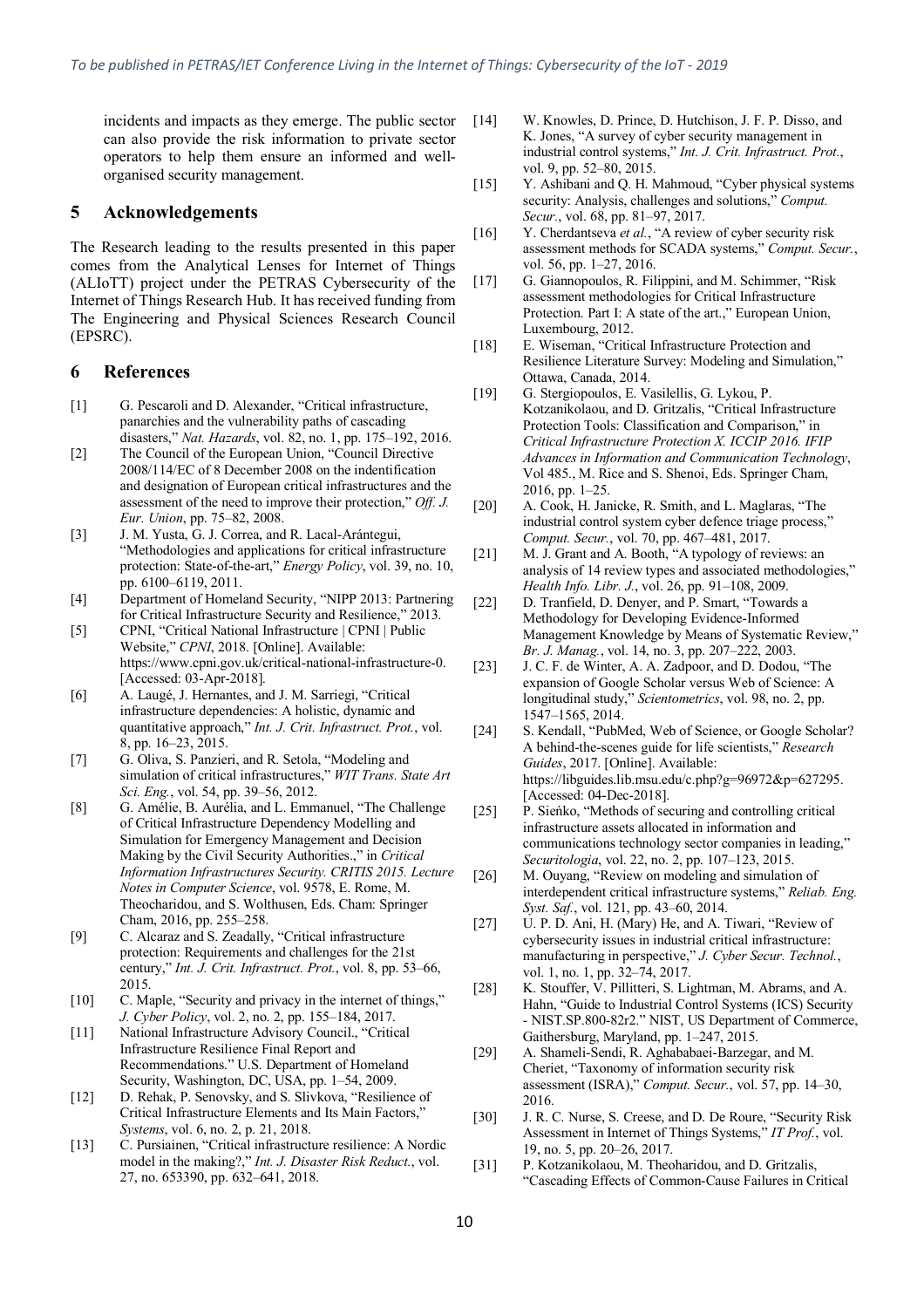Infrastructures," in *Critical Infrastructure Protection VII*, Series Vol., vol. 417, no. 2003, J. Butts and S. Shenoi, Eds. Berlin Heidelberg: Springer Berlin Heidelberg, 2013, pp. 171–182.

- [32] A. Laugé, J. Hernantes, and J. M. Sarriegi, "Disaster impact assessment:A holistic framework," in *ISCRAM 2013 Conference Proceedings - 10th International Conference on Information Systems for Crisis Response and Management*, 2013, no. May, pp. 730–734.
- [33] R. Setola, E. Luiijf, and M. Theocharidou, "Critical Infrastructures, Protection and Resilience," Springer Cham, 2016.
- [34] Buncefield Major Incident Investigation Board (BMIIB), "The Buncefield Incident 11 December 2005, Volume 2," 2008.
- [35] I. Agrafiotis, J. R. C. Nurse, M. Goldsmith, S. Creese, and D. Upton, "A taxonomy of cyber-harms: Defining the impacts of cyber-attacks and understanding how they propagate," *J. Cybersecurity*, vol. 0, no. 0, pp. 1–15, 2018.
- [36] R. E. Bloomfield, P. Popov, K. Salako, V. Stankovic, and D. Wright, "Preliminary interdependency analysis: An approach to support critical-infrastructure risk-assessment," *Reliab. Eng. Syst. Saf.*, vol. 167, no. March, pp. 198–217, 2017.
- [37] P. Pederson, D. Dudenhoeffer, S. Hartley, and M. Permann, "Critical Infrastructure Interdependency Modeling: A Survey of U.S. and International Research," 2006.
- [38] M. Schläpfer, T. Kessler, and W. Kröger, "Reliability Analysis of Electric Power Systems Using an Objectoriented Hybrid Modeling Approach." Cornell University Library, pp. 1–8, 2012.
- [39] R. Bloomfield, L. Buzna, P. Popov, K. Salako, and D. Wright, *Stochastic modelling of the effects of interdependencies between critical infrastructure*, vol. 6027 LNCS. Springer Berlin Heidelberg, 2010.
- [40] Australian Government, *Critical Infrastructure Resilience Strategy*, no. September 2001. Commonwealth of Australia, 2010.
- [41] A. Alsubaie, K. Alutaibi, and J. Marti, "Resilience Assessment of Interdependent Critical Infrastructure," *Crit. Inf. Infrastructures Secur. CRITIS 2015. Lect. Notes Comput. Sci.*, vol. 9578, pp. 43–55, 2016.
- [42] A. Al-Fuqaha, M. Guizani, M. Mohammadi, M. Aledhari, and M. Ayyash, "Internet of Things: A Survey on Enabling Technologies, Application and Standardization," *IEEE Commun. Surv. Tutor.*, vol. 17, no. 4, pp. 2347–2376, 2015.
- [43] U. D. Ani, N. Daniel, F. Oladipo, and S. E. Adewumi, "Securing industrial control system environments: the missing piece," *J. Cyber Secur. Technol.*, vol. 2, no. 3–4, pp. 131–163, 2018.
- [44] A. R. Berkeley and M. Wallace, "A Framework for Establishing Critical Infrastructure Resilience Goals: Final Report and Recommendations," 2010.
- [45] J. Perkins, J. Hyde, and A. Falconer, "Study on Risk" Governance of European Critical Infrastructures in the ICT and Energy Sector," Oxfordshire, 2009.
- [46] L. Atzori, A. Iera, and G. Morabito, "The Internet of Things: A survey," *Comput. Networks*, vol. 54, no. 15, pp. 2787–2805, 2010.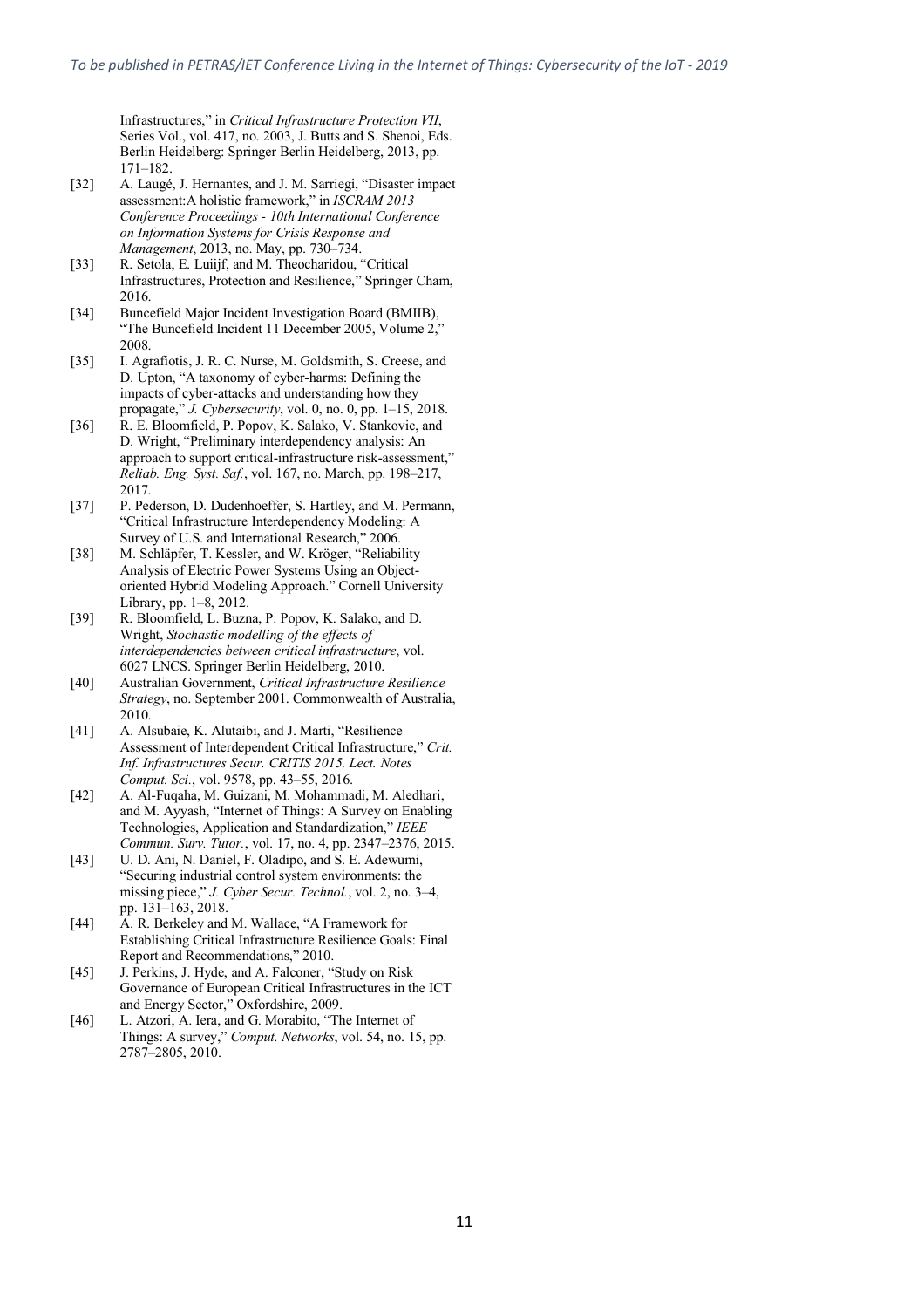#### *To be published in PETRAS/IET Conference Living in the Internet of Things: Cybersecurity of the IoT - 2019* Appendix A: Selection Study Sample of Critical Infrastructure Protection Approaches

| <b>CIP Approaches</b>    | <b>Full Meaning</b>                                                                                         | <b>Purpose Description</b>                                                                                                                                                                                                                                                                                                                                                                                                                    | <b>Web Link</b>                                                                                                                                                                                                                                                                                                                                       |
|--------------------------|-------------------------------------------------------------------------------------------------------------|-----------------------------------------------------------------------------------------------------------------------------------------------------------------------------------------------------------------------------------------------------------------------------------------------------------------------------------------------------------------------------------------------------------------------------------------------|-------------------------------------------------------------------------------------------------------------------------------------------------------------------------------------------------------------------------------------------------------------------------------------------------------------------------------------------------------|
| ACT                      | <b>Attack Countermeasure</b><br>Tree                                                                        | Tool for developing attack scenarios, identification and selection of<br>best countermeasures.                                                                                                                                                                                                                                                                                                                                                | https://ieeexplore.ieee.org/document/5466633/                                                                                                                                                                                                                                                                                                         |
| ActivitySim              | <b>Activity Simulator</b>                                                                                   | Used for modelling the activity representation of US population                                                                                                                                                                                                                                                                                                                                                                               | http://permalink.lanl.gov/object/tr?what=info:lanl-<br>repo/lareport/LA-UR-08-07134                                                                                                                                                                                                                                                                   |
| <b>ADVISE</b>            | Adversary-Driven State-<br>based System Security<br>Evaluation                                              | Tool for simulating attacks on systems, and evaluating the probability<br>of attack success.                                                                                                                                                                                                                                                                                                                                                  | https://www.perform.illinois.edu/Papers/USAN papers<br>/10VAN02.pdf                                                                                                                                                                                                                                                                                   |
| AIMS                     | Agent-based Infrastructure<br>Modelling and Simulation)                                                     | Used for analysing the behaviour of interdependent critical<br>infrastructure systems                                                                                                                                                                                                                                                                                                                                                         | http://ebagheri.athabascau.ca/papers/ijbpim.pdf                                                                                                                                                                                                                                                                                                       |
| AIMSUN                   | Advanced Interactive<br>Microscopic Simulator for<br>Ur-ban and Non-Urban<br>Networks                       | Used for Traffic Modelling and Simulation                                                                                                                                                                                                                                                                                                                                                                                                     | https://www.aimsun.com/aimsun-next/                                                                                                                                                                                                                                                                                                                   |
| <b>AMTI Loki Toolkit</b> | Advanced Modelling &<br>Techniques Investigation<br>(Loki Toolkit                                           | Used for modelling and studies of complex adaptive system of systems<br>related to critical infrastructure interdependencies                                                                                                                                                                                                                                                                                                                  | http://prod.sandia.gov/techlib/access-<br>control.cgi/2012/121117.pdf                                                                                                                                                                                                                                                                                 |
| AT/FP                    | Anti-Terrorism/Force<br>Protection                                                                          | Modelling and planning the perimeter and waterway security of ships in<br>ports                                                                                                                                                                                                                                                                                                                                                               | https://savage.nps.edu/RobotTelemetry/DonCioXmlWg<br>NpsSlides/NPSATFPProjectFlyer.2007Apr19.pdf                                                                                                                                                                                                                                                      |
| <b>ATAV-SCADA</b>        | <b>Attack Trees for Accessing</b><br>Vulnerabilities in SCADA<br>(Canada)                                   | Tool for calculating the characteristics of the highest attack event                                                                                                                                                                                                                                                                                                                                                                          | https://www.semanticscholar.org/paper/The-Use-of-<br>Attack-Trees-in-Assessing-in-SCADA-Byres-<br>Franz/02fa72c0bfd76c731201156f81c40952b9da80d1                                                                                                                                                                                                      |
| Athena                   | $\overline{a}$                                                                                              | Used for modelling, identifying and ranking most dependent<br>components/nodes, component/infrastructure vulnerability analysis,<br>direct, cumulative and cascading impacts of changes to infrastructure<br>systems. It also identifies cascading, cumulative, direct and indirect<br>effects on nodes. Used for developing dependency and consequence<br>reasoning support to the critical infrastructure (transportation)<br>architecture. | https://ieeexplore.ieee.org/stamp/stamp.jsp?tp=&arnu<br>mber=5067457                                                                                                                                                                                                                                                                                  |
| <b>ATOM</b>              | Air Transportation<br><b>Optimization Model</b>                                                             | Used for modelling and evaluating the consequences of partial or total<br>outage at an airport or set of airports for a prolonged period of time.                                                                                                                                                                                                                                                                                             | https://books.google.co.uk/books?id=YtXvAgAAQBAJ<br>$\&pg = PA32\&lpg = PA32\&dq = Air + Transport + Optimis$<br>ation+Model+-+ATOM&source=bl&ots=JGVn-<br>y2lvK&sig=3dEXuQBYKh-<br>FrstfbM_wygvNJ_4&hl=en&sa=X&ved=2ahUKEwio<br>57WJnabcAhWQxIUKHZXdCkoQ6AEwB3oECAIQAQ<br>#v=onepage&q=Air%20Transport%20Optimisation%<br>20Model%20-%20ATOM&f=false |
| <b>BIRR</b>              | Better Infrastructure Risk<br>and Resilience                                                                | Used for assessing vulnerabilities and reporting of risks                                                                                                                                                                                                                                                                                                                                                                                     | http://www.dis.anl.gov/projects/ri.html                                                                                                                                                                                                                                                                                                               |
| <b>BLDMP</b>             | Boolean Logic Driven<br>Markov Processes                                                                    | Tool for modelling attacks, characterizing and quantifying potential<br>sequences and steps for attacks.                                                                                                                                                                                                                                                                                                                                      | https://www.sciencedirect.com/science/article/pii/S095<br>1832017301850                                                                                                                                                                                                                                                                               |
| BMI                      | Protection of Critical<br>Infrastructures - Baseline<br>Protection Concept<br>(German Government)           | A Methodical plan for risk identification, assessment and control in<br>critical infrastructure domains through cooperation between public and<br>private infrastructure operators.                                                                                                                                                                                                                                                           | https://www.preventionweb.net/files/9266_2967Protect<br>ionofCriticalInfrastruct.pdf                                                                                                                                                                                                                                                                  |
| <b>CAPRA</b>             | Comprehensive Approach<br>for Probabilistic Risk<br>Assessment                                              | Used for modelling, assessing and reporting disaster risk from a<br>probabilistic point of view                                                                                                                                                                                                                                                                                                                                               | https://www.ecapra.org                                                                                                                                                                                                                                                                                                                                |
| CARVER2                  | <b>Criticality Accessibility</b><br>Recoverability<br>Vulnerability Espyability<br>Redundancy               | Used for modelling and prioritization of threats and terrorist targets                                                                                                                                                                                                                                                                                                                                                                        | http://publications.jrc.ec.europa.eu/repository/bitstrea<br>m/JRC70046/lbna25286enn.pdf                                                                                                                                                                                                                                                               |
| CASCADE                  |                                                                                                             | Used for modelling and analysis of cascading disruptions and failures<br>in large and interconnected infrastructures                                                                                                                                                                                                                                                                                                                          | https://ieeexplore.ieee.org/stamp/stamp.jsp?tp=&arnu<br>$mber = 1385362$                                                                                                                                                                                                                                                                              |
| <b>CEEESA</b>            | Centre for energy,<br>environmental, and<br>economic systems analysis<br>(Argonne National<br>Laboratories) | Tools for analyzing network vulnerabilities, modelling gas flows and<br>infrastructure losses                                                                                                                                                                                                                                                                                                                                                 | https://ceeesa.es.anl.gov                                                                                                                                                                                                                                                                                                                             |
| <b>CERT</b> Initiatives  | EU CERT group members:                                                                                      | Methodologies for adopting and implementing security teams and<br>capabilities for managing and protecting national critical infrastructures                                                                                                                                                                                                                                                                                                  | http://www.egc-group.org/contact.html                                                                                                                                                                                                                                                                                                                 |
| <b>CERT/CSIRT</b>        | Computer (emergency)<br>security incident response<br>team (Carnegie Mellon<br>University)                  | Tool for monitoring, identification, and prevention of computer security<br>and related incidents                                                                                                                                                                                                                                                                                                                                             | https://resources.sei.cmu.edu/asset_files/Handbook/20<br>03 002 001 14102.pdf                                                                                                                                                                                                                                                                         |
| CI3                      | Critical Infrastructure<br>Interdependencies<br>Integrator                                                  | Used for modelling and estimating the time and costs for partial or<br>complete restoration of critical infrastructures after disruptions or<br>failures.                                                                                                                                                                                                                                                                                     | http://www.ipd.anl.gov/anlpubs/2002/03/42598.pdf                                                                                                                                                                                                                                                                                                      |
| <b>CIDA</b>              | Critical Infrastructure<br>Dependency Analysis tool                                                         | Used for modelling and analysis of the dynamics of cascading failures<br>with time. Also used to model and analyze interdependencies and risk<br>reductions                                                                                                                                                                                                                                                                                   | https://github.com/geostergiop/CIDA/wiki                                                                                                                                                                                                                                                                                                              |
| <b>CIMS</b>              | Critical Infrastructure<br>Modeling System                                                                  | Analysis of risk and visualization of cascading impacts of operational<br>anomalies. Used for sensitivity analysis, policy, regulations, and<br>response planning.                                                                                                                                                                                                                                                                            | http://www.dis.anl.gov/projects/ri.html                                                                                                                                                                                                                                                                                                               |
| CIMSuite                 | Critical Infrastructure<br>Modelling Suite                                                                  | Used for proactive modelling of critical infrastructure targeted<br>disruptions (natural and human-initiated).                                                                                                                                                                                                                                                                                                                                | http://www4vip.inl.gov/factsheets/docs/cimsuite.pdf                                                                                                                                                                                                                                                                                                   |
| CIP/DSS                  | Critical Infrastructure<br>Protection Decision Support<br>System                                            | Used for comparative modelling and analysis of risk mitigation<br>strategies on individual infrastructures. Uses scenario-based impact<br>analysis results.                                                                                                                                                                                                                                                                                   | http://public.lanl.gov/dp/CIP.html                                                                                                                                                                                                                                                                                                                    |
| <b>CIPDSS-DM</b>         | Critical Infrastructure<br>Protection Decision Support<br><b>System Decision Model</b>                      | Used for modelling decision-making under risks and uncertainty<br>conditions                                                                                                                                                                                                                                                                                                                                                                  | http://www.ipd.anl.gov/anlpubs/2008/12/63060.pdf                                                                                                                                                                                                                                                                                                      |
| <b>CIPMA</b>             | Critical Infra-structure<br>Protection Modeling and<br>Analysis                                             | Used for evaluating failures, dependencies and resilience of critical<br>infrastructure, as well as cascading impacts on other infrastructures.<br>Supports the development of policies and regulations for national<br>security                                                                                                                                                                                                              | http://www.dis.anl.gov/projects/ri.html                                                                                                                                                                                                                                                                                                               |
| <b>CISIA</b>             | Critical Infrastructure<br>Simulation by<br>Interdependent Agents                                           | Used for modelling agents/system interdependencies, and analysis of<br>emergency responses and their origin.                                                                                                                                                                                                                                                                                                                                  | http://www.chiarafoglietta.com/wp-<br>content/uploads/2015/04/Cisia.pdf                                                                                                                                                                                                                                                                               |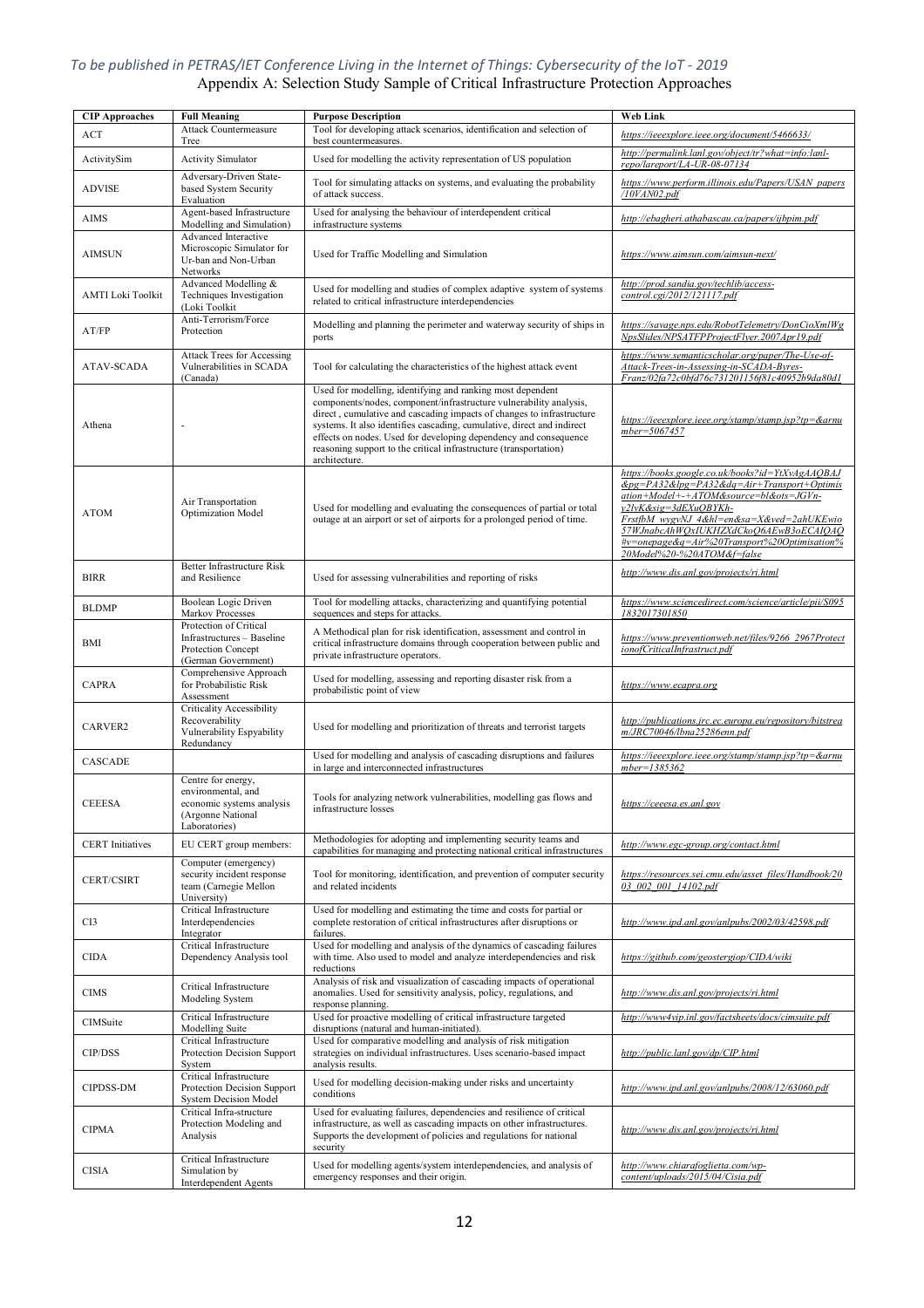*To be published in PETRAS/IET Conference Living in the Internet of Things: Cybersecurity of the IoT - 2019*

| <b>CIP</b> Approaches                            | <b>Full Meaning</b>                                                                                                   | <b>Purpose Description</b>                                                                                                                                                                                                              | <b>Web Link</b>                                                                                                                                                                                                                                                                                                                                                                                                                      |
|--------------------------------------------------|-----------------------------------------------------------------------------------------------------------------------|-----------------------------------------------------------------------------------------------------------------------------------------------------------------------------------------------------------------------------------------|--------------------------------------------------------------------------------------------------------------------------------------------------------------------------------------------------------------------------------------------------------------------------------------------------------------------------------------------------------------------------------------------------------------------------------------|
| <b>COMM-ASPEN</b>                                | Agent-based simulation                                                                                                | Used for modelling the effects of market decision and disruptions of                                                                                                                                                                    | http://www.dis.anl.gov/projects/ri.html                                                                                                                                                                                                                                                                                                                                                                                              |
| CORAS-BRA-                                       | model of the US economy<br><b>CORAS-Based Risk</b><br>Assessment for SCADA                                            | telecommunications infrastructure to the economy.<br>Tool for modelling the risks of ICS prototypes using the CORAS                                                                                                                     | https://pdfs.semanticscholar.org/3143/940955a76a496                                                                                                                                                                                                                                                                                                                                                                                  |
| <b>SCADA</b>                                     | $(USA)$ .<br>Cluster of User Networks in                                                                              | framework                                                                                                                                                                                                                               | 46ba2954e0735a0ec18d7ca.pdf                                                                                                                                                                                                                                                                                                                                                                                                          |
| COUNTERACT                                       | <b>Transport and Energy</b><br>relating to Anti-terrorist<br>Activities                                               | Used for risk assessment, mitigation and reporting                                                                                                                                                                                      | http://www.dis.anl.gov/projects/ri.html                                                                                                                                                                                                                                                                                                                                                                                              |
| CSASG-SCADA<br>Systems with Game<br>Models       | Cyber Security Analysis of<br>Smart Grid SCADA<br>Information Security (USA)                                          | Tool for identifying the best action strategy for attackers and defenders,<br>and relative payoffs.                                                                                                                                     | https://dl.acm.org/citation.cfm?id=2602089                                                                                                                                                                                                                                                                                                                                                                                           |
| <b>CSRA-NPP</b>                                  | <b>Cyber Security Risk</b><br>Assessment in Nuclear<br>Power Plants (Korea)                                           | Tool for identifying and characterizing risk assessment activities at<br>initial design stages                                                                                                                                          | http://koreascience.or.kr/article/ArticleFullRecord.jsp?<br>cn=OJRHBJ 2012 v44n8 919                                                                                                                                                                                                                                                                                                                                                 |
| Cy-T SCADA RF                                    | Cyber-Terrorism SCADA<br>Risk Framework (Australia)                                                                   | Measuring cyber-terrorism threats and implementing control measures                                                                                                                                                                     | http://ro.ecu.edu.au/cgi/viewcontent.cgi?article=1004<br>&context=isw                                                                                                                                                                                                                                                                                                                                                                |
| <b>DECRIS</b>                                    | Risk and Decision Systems<br>for Critical Infrastructures                                                             | Used for risk and vulnerability analyses that focus on critical<br>infrastructure (drinking water, energy supply, transportation, ICT)<br>interdependencies.                                                                            | https://www.sintef.no/projectweb/samrisk/decris/                                                                                                                                                                                                                                                                                                                                                                                     |
| DEW                                              | Distributed engineering<br>workstation (Electrical<br>Distribution Design, Inc.<br>Sponsored by DOE and<br>DoD)       | Tool for identification and analysis of interdependencies, asset<br>management, and operations planning for power systems.                                                                                                              | https://www.eee.hku.hk/~cees/software/dew.htm                                                                                                                                                                                                                                                                                                                                                                                        |
| <b>DMRIM-SCADA</b><br>System                     | Digraph Model for Risk<br>Identification and<br>Management in SCADA<br>System (USA).                                  | Tool for vulnerability identification, faults and failure diagnosis, and<br>risk impact assessment.                                                                                                                                     | https://ieeexplore.ieee.org/document/5983990/                                                                                                                                                                                                                                                                                                                                                                                        |
| <b>DUTCH NRA</b>                                 | Dutch Government                                                                                                      | Tool used for analyzing threats and hazards using multi-criteria<br>decision making techniques to achieve reduction of risks.                                                                                                           | https://english.nctv.nl/binaries/poster-st-geneva-2015-<br>analyst-network-(8) tcm32-84227.pdf                                                                                                                                                                                                                                                                                                                                       |
| <b>EAR-PILAR</b>                                 | National Cryptology Centre<br>Spain                                                                                   | A tool for asset characterization, risk (threats, vulnerabilities, and<br>impacts) modelling, and control evaluations. Considers identification,<br>classification, ratings, and dependencies amongst assets                            | http://www.pilar-<br>tools.com/en/tools/pilar/v71/index.html                                                                                                                                                                                                                                                                                                                                                                         |
| <b>ECI-GIS</b>                                   | Geographic information<br>systems and risk assessment<br>(EU sponsored Joint<br>Research Centre).                     | A tool for modelling operational continuity following loss and damage<br>of critical infrastructures.                                                                                                                                   | https://core.ac.uk/download/pdf/38613171.pdf                                                                                                                                                                                                                                                                                                                                                                                         |
| <b>EMCAS</b>                                     | <b>Electricity Market Complex</b><br>Adaptive System                                                                  | Used for modelling and evaluating operational and economic impacts<br>of various external events on complex power systems (e.g. electricity)                                                                                            | https://www.energyplan.eu/othertools/national/emcas/                                                                                                                                                                                                                                                                                                                                                                                 |
| EpiSimS                                          | Epidemic Simulations                                                                                                  | Used for modeling and analysis of the spread of diseases                                                                                                                                                                                | http://public.lanl.gov/sdelvall/p556-mniszewski.pdf                                                                                                                                                                                                                                                                                                                                                                                  |
| <b>EPRAM</b>                                     | <b>Electric Restoration</b><br>Analysis Tools                                                                         | Used for modelling electric power restoration                                                                                                                                                                                           | http://www.mssanz.org.au/modsim2013/D2/stamber.pd                                                                                                                                                                                                                                                                                                                                                                                    |
| <b>ERC-SCADA</b><br>System-Petri Net<br>Analysis | Evaluating the Risk of<br>Cyber Attacks on SCADA<br>Systems via Petri Net<br>Analysis.                                | Tool for evaluating operational risks using non-probabilistic metrics<br>approach.                                                                                                                                                      | https://ieeexplore.ieee.org/document/5168093/                                                                                                                                                                                                                                                                                                                                                                                        |
| <b>EURACOM</b>                                   | European Risk Assessment<br>and Contingency Planning<br>Methodologies for<br><b>Interconnected Energy</b><br>Networks | All-hazard risk assessment and contingency scheduling.                                                                                                                                                                                  | http://www.dis.anl.gov/projects/ri.html                                                                                                                                                                                                                                                                                                                                                                                              |
| FAIT                                             | Fast Analysis Infrastructure<br>Tool (Sandia National Lab,<br>sponsored by US DHS)                                    | Knowledge base tool (including emergency network and<br>georeferencing data) for performing economic impact analysis across<br>multiple critical infrastructure sectors.                                                                | http://www.dis.anl.gov/projects/ri.html                                                                                                                                                                                                                                                                                                                                                                                              |
| FastTrans                                        | Los Alamos National Lab                                                                                               | A parallel microsimulator tool for transportation networks for<br>simulating and routing very large numbers of vehicles on real-world<br>road networks in a fraction of real time.                                                      | https://www.lanl.gov/orgs/adtsc/publications/science h<br>ighlights 2011/docs/6InfoSciPDFs/sunil.pdf                                                                                                                                                                                                                                                                                                                                 |
| <b>FEPVA</b>                                     | Framework for Electricity<br>Production Vulnerability<br>Assessment (Los Alamos<br>National Lab)                      | Tool for assessing the potential impact of natural disasters or malicious<br>attacks for both response and preventative purposes. Specifically used<br>to determine the power plants with impact potentials and the extent<br>feasible. | https://www.gpo.gov/fdsys/pkg/GOVPUB-C13-<br>f3de19ca7b535ba3207a5be512241f84/pdf/GOVPUB-<br>C13-f3de19ca7b535ba3207a5be512241f84.pdf                                                                                                                                                                                                                                                                                                |
| <b>FINSIM</b>                                    | Financial System<br>Infrastructure (Los Alamos<br>National Lab)                                                       | Tool for modelling financial service sector as a complex decentralized<br>system with multiple interacting autonomous decision nodes or agents<br>such as banks, traders, markets, and brokers.                                         | https://cnls.lanl.gov/annual26/abstracts.html                                                                                                                                                                                                                                                                                                                                                                                        |
| <b>FMEA/FMECA</b>                                | Failure Mode Effect and<br>Criticality analysis                                                                       | Technique for analyzing probable system failures, enumerating<br>potential impacts, and classifying control and mitigation actions.                                                                                                     | https://pdfs.semanticscholar.org/aba3/1bf32898f29ea5<br>6be2e1f5b4f99938face35.pdf                                                                                                                                                                                                                                                                                                                                                   |
| Fort Future                                      | US Army Corps of<br>Engineers                                                                                         | A tool that follows a multiple simulation approach for multi-criteria<br>decision support. Used for simulating test plans for Department of<br>Defense installations, and evaluating a set of alternatives.                             | https://ascelibrary.org/doi/pdf/10.1061/40794%28179<br>%2922                                                                                                                                                                                                                                                                                                                                                                         |
| <b>FTA</b>                                       | <b>Fault Tree Analysis</b>                                                                                            | A deductive technique for evaluating risk causes from a combination of<br>inputs.                                                                                                                                                       | http://asq.org/quality-progress/2002/03/problem-<br>solving/what-is-a-fault-tree-analysis.html                                                                                                                                                                                                                                                                                                                                       |
| <b>GAMS-CERO</b><br>ERA                          | <b>Enterprise Risk Assessment</b>                                                                                     | Technique for managing and mitigating risk using administrative<br>procedures and resources.                                                                                                                                            | http://www.dis.anl.gov/projects/ri.html                                                                                                                                                                                                                                                                                                                                                                                              |
| GIS Interoperability                             | Geographical Information<br>Systems Interoperability                                                                  | A methodology for emergency coordination and support using<br>geographical information systems.                                                                                                                                         | https://books.google.co.uk/books?id=eoB6nTkhLqkC&<br>pg=PA388&lpg=PA388&dq=Challenges+for+the+ap<br>$plication+of+GIS+interoperability+in+emergency+m$<br>anagement&source=bl&ots=A9AYBmqk0n&sig=EaY<br>UOn X24FOalYX3rXlAvFVyuw&hl=en&sa=X&ved=<br>2ahUKEwjRqIHz67XdAhUHLewKHTCiBo0Q6AEwAH<br>oECAAQAQ#v=onepage&q=Challenges%20for%20th<br>e%20application%20of%20GIS%20interoperability%2<br>0in%20emergency%20management&f=false |
| GoRAF                                            | University of New<br>Brunswick (Canada)                                                                               | A tool for critical infrastructure resource identification, and metric-<br>based estimation of economic losses.                                                                                                                         | https://www.inderscienceonline.com/doi/pdf/10.1504/IJ<br>RAM.2007.015297                                                                                                                                                                                                                                                                                                                                                             |
| <b>HAZOP</b>                                     | Hazard and Operability<br>Analysis                                                                                    | Technique for system examination and risk management based on<br>theory of assumptions that risk events occur due to deviations from<br>design and operating plans.                                                                     | http://pqri.org/wp-<br>content/uploads/2015/08/pdf/HAZOP Training Guide.<br>pdf                                                                                                                                                                                                                                                                                                                                                      |
| <b>HCSim</b>                                     | Healthcare Simulation (Los<br>Alamos National Lab)                                                                    | A modelling tool for assessing the impact of mass casualties in health<br>care and public health institutions (e.g., hospitals)                                                                                                         | https://permalink.lanl.gov/object/tr?what=info:lanl-<br>repo/lareport/LA-UR-13-24605                                                                                                                                                                                                                                                                                                                                                 |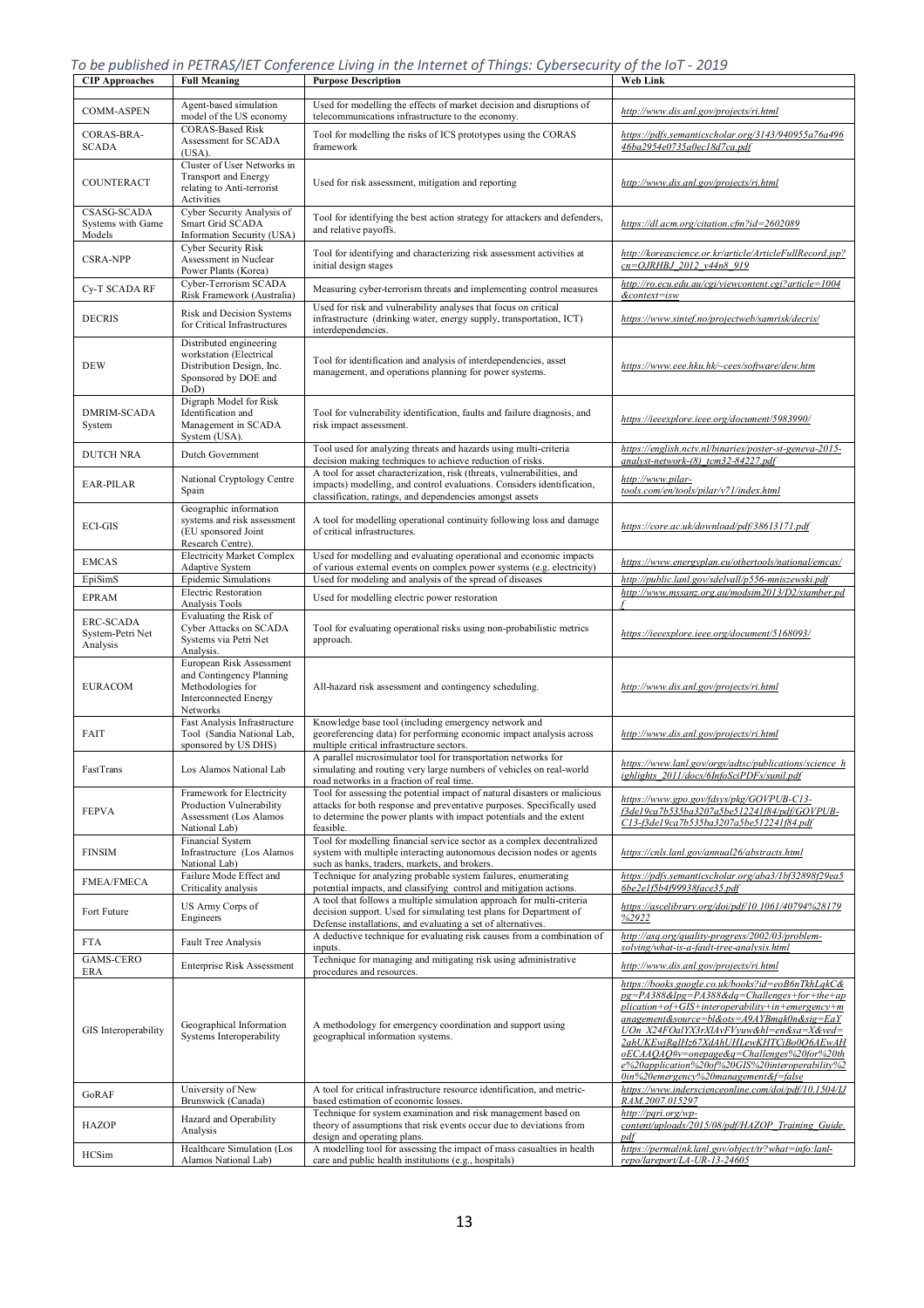|  | To be published in PETRAS/IET Conference Living in the Internet of Things: Cybersecurity of the IoT - 2019 |  |  |
|--|------------------------------------------------------------------------------------------------------------|--|--|
|  |                                                                                                            |  |  |

| <b>CIP Approaches</b>                          | <u>22 personaa : : : = : : : : 0, := : 00: : j</u><br><b>Full Meaning</b>                                                                      | <b>Purpose Description</b>                                                                                                                                                          | <b>Web Link</b>                                                                                                                                       |  |
|------------------------------------------------|------------------------------------------------------------------------------------------------------------------------------------------------|-------------------------------------------------------------------------------------------------------------------------------------------------------------------------------------|-------------------------------------------------------------------------------------------------------------------------------------------------------|--|
| HM-BRMCI                                       | Hierarchical, model-based<br>risk Management of Critical<br>Infrastructures                                                                    | Tool for automating the definition of risk mitigation plans and<br>activities.                                                                                                      | https://www.sciencedirect.com/science/article/pii/S095<br>1832009000349                                                                               |  |
| <b>HURT</b>                                    | Hurricane Re-location Tool<br>(Los Alamos National Lab)                                                                                        | A tool for modelling the relocation of Hurricane                                                                                                                                    | http://www.lanl.gov                                                                                                                                   |  |
| HYDRA Pop &<br>Eco Modeling                    | (Los Alamos National Lab)                                                                                                                      | Integrated service-oriented architevture tool for modeling and<br>simulating infrastructures with seamless interoperability.                                                        | https://public.lanl.gov/rbent/hydra-with-cover.pdf                                                                                                    |  |
| I2SIM                                          | Infrastructures<br>Interdependencies<br>Simulation (University of<br>British Columbia)                                                         | A tool for simulating scenarios for disaster responses at system level<br>with impact characterization.                                                                             | http://www.ece.ubc.ca/%7Ejiirp/                                                                                                                       |  |
| <b>ICS-CDTP</b>                                | Industrial Control System<br>Cyber Defense Triage<br>Process                                                                                   | Tool for threat analysis, attack modelling, and control and<br>countermeasure applications                                                                                          | https://www.sciencedirect.com/science/article/pii/S016<br>7404817301505                                                                               |  |
| <b>IEISS</b>                                   | Interdependent<br>Environment for Infra-<br>structure System<br>Simulations (University of<br>Virginia)                                        | A modelling tool for simulating electricity and natural gas flow, outage<br>characteristics, and system interdependencies.                                                          | http://www.bwbush.io/projects/ieiss.html                                                                                                              |  |
| ШM                                             | Inoperability In-put-Output<br>Model (Sandia National<br>Labs and Los Alamos<br>National Labs)                                                 | A tool for sector-based economic impact analysis of infrastructure<br>attacks and failures.                                                                                         | https://ascelibrary.org/doi/pdf/10.1061/%28ASCE%29<br>1076-0342%282005%2911%3A2%2867%29                                                               |  |
| Infrastructure<br>Disruptions                  |                                                                                                                                                | Tool for modelling the state of infrastructure systems under abnormal<br>conditions, and evaluating the economic consequences of<br>abnormalities.                                  | http://www.dis.anl.gov/projects/ri.html                                                                                                               |  |
| <b>INTEPOINT VU</b>                            | IntePoint LLC                                                                                                                                  | A modelling tool that combines various techniques for complex<br>environments analysis and system-wide interdependencies modelling<br>across physical, virtual and social networks. | https://www.nist.gov/sites/default/files/documents/el/ms<br>id/Critical Infrastructure.pdf                                                            |  |
| <b>IRAM</b>                                    | Infrastructure risk analysis<br>model (US Military<br>Academy)                                                                                 | Tool used to model and simulate resource allocation for interconnected<br>infrastructure reliability. Used for risk quantification.                                                 | https://ascelibrary.org/doi/10.1061/%28ASCE%29107<br>6-0342%282000%296%3A3%28114%29                                                                   |  |
| <b>IRAM-SCADA</b><br><b>INFORMATION</b><br>Sec | <b>Improved Risk Assessment</b><br>Method for SCADA<br><b>Information Security</b><br>(Serbia)                                                 | Evaluating the effectiveness of intrusion, detection, and prevention<br>systems in controlling attacks.                                                                             | http://eejournal.ktu.lt/index.php/elt/article/view/8027/4<br>033                                                                                      |  |
| <b>IRRIIS</b>                                  | <b>Integrated Risk Reduction</b><br>of In-formation-based Infra-<br>structure Systems (IRRIIS<br>Project, EU)                                  | Interdependency and resilience modelling, analysis and management of<br>critical infrastructures                                                                                    | https://www.irriis.org                                                                                                                                |  |
| Knowledge Mgt &<br>Visualisation               | Carnegie Mellon University                                                                                                                     | Tool for analyzing vulnerabilities related to the distribution of fuel                                                                                                              | https://inldigitallibrary.inl.gov/sti/3489532.pdf                                                                                                     |  |
| LogiSims                                       | Los Alamos National<br>Laboratory                                                                                                              | Tool for modelling and planning preparation for a disasters and<br>concurrent responses to a disaster                                                                               | http://public.lanl.gov/rbent/bent-pes.pdf                                                                                                             |  |
| <b>LS-DYNA</b>                                 | Livermore Software<br><b>Technology Corporation</b>                                                                                            | A tool for modelling large complex system structures and behaviours<br>related to failures such as: changing boundary conditions, deformations,<br>crashes and explosions.          | http://www.lstc.com/products/ls-dyna                                                                                                                  |  |
| <b>LUND</b>                                    | University of Lund<br>(Sweden). Sponsored by the<br>International Energy<br>Agency                                                             | Grounded Network theory methodology for modelling the relationships<br>between nodes in a system of roads or rail interconnected transport<br>infrastructure.                       | https://www.iea.lth.se/publications/Theses/LTH-IEA-<br>1061.pdf                                                                                       |  |
| <b>MARGERIT V2</b>                             | Spanish Ministry for Public<br>Administrations                                                                                                 | methodology for Risk Analysis and Management for security of<br>computer systems, digital and data networks.                                                                        | https://www.enisa.europa.eu/topics/threat-risk-<br>management/risk-management/current-risk/risk-<br>management-inventory/rm-ra-methods/m_magerit.html |  |
| <b>MBRA</b>                                    | Model-Based Risk<br>Assessment (Naval<br>Postgraduate School, Center<br>for Homeland Defense &<br>Security)                                    | Analysis of critical infrastructure network components and faults for<br>efficient resource allocation                                                                              | https://www.chds.us/ed/items/2164                                                                                                                     |  |
| MIA                                            | Methodology for<br>Interdependency<br>Assessment                                                                                               | A methodology for identifying and characterizing critical<br>interdependencies of the systems in relations security vulnerabilities.                                                | https://link.springer.com/content/pdf/10.1007%2F978-<br>3-642-21694-7 1.pdf                                                                           |  |
| <b>MIITS</b>                                   | Multi-Scale Integrated<br>Information &<br>Telecommunications<br>System (Los Alamos<br>National Laboratories)                                  | A tool for simulating high fidelity network topology, internet<br>communication sessions and packets, and actual scalability<br>representations.                                    | https://ieeexplore.ieee.org/document/4117861/                                                                                                         |  |
| MIN                                            | Multi-layer Infrastructure<br>Networks (Purdue<br>University)                                                                                  | A simulation tool for solving flow equilibrium and optimal budget<br>allocation problem related to automobile, urban freight and data<br>network layer                              | https://link.springer.com/content/pdf/10.1007%2Fs110<br>67-005-2627-0.pdf                                                                             |  |
| Modular Dynamic<br>Model                       | Sandia National Laboratory                                                                                                                     | A tool for modelling and simulating energy infrastructure<br>interdependency operations including generation, transmission,<br>distributions and trading.                           | https://www.sandia.gov/nisac-ssl/wp/wp-<br>content/uploads/downloads/2012/04/a-modular-<br>dynamic-simulation-model.pdf                               |  |
| <b>MSM</b>                                     | MIT Screening<br>Methodology ( $MIT =$<br>Massachusetts Institute of<br>Technology)                                                            | A methodology for prioritizing vulnerabilities                                                                                                                                      | http://www.dis.anl.gov/projects/ri.html                                                                                                               |  |
| <b>MUNICIPAL</b>                               | Multi-Network<br>Interdependent Critical<br>Infrastructure Program for<br>Analysis of Lifelines<br>(Rensselaer Poly-technic<br>Institute, USA) | A decision support tool simulating infrastructure moving parts and<br>interdependencies within coastal regions to define optimal response<br>before, during and after hazards.      | http://eaton.math.rpi.edu/faculty/Mitchell/papers/decisi<br>ontechnologies.pdf                                                                        |  |
| N-ABLE                                         | National A-gent-Based<br>Laboratory for Economics<br>(Sandia National<br>Laboratories and Los<br>Alamos National<br>Laboratories)              | A tool for analyzing economic factors, responses and downstream<br>consequences of infrastructure interdependencies                                                                 | http://www.dis.anl.gov/projects/ri.html                                                                                                               |  |
| <b>NEMO</b>                                    | Net-Centric Effects-based<br>Operations Model (Sparta,<br>Inc.)                                                                                | A tool for modelling impact cascades of events through multiple<br>infrastructure networks, and determining the results of course of<br>actions.                                    | http://www.dodccrp.org/events/10th ICCRTS/CD/pape<br>rs/128.pdf                                                                                       |  |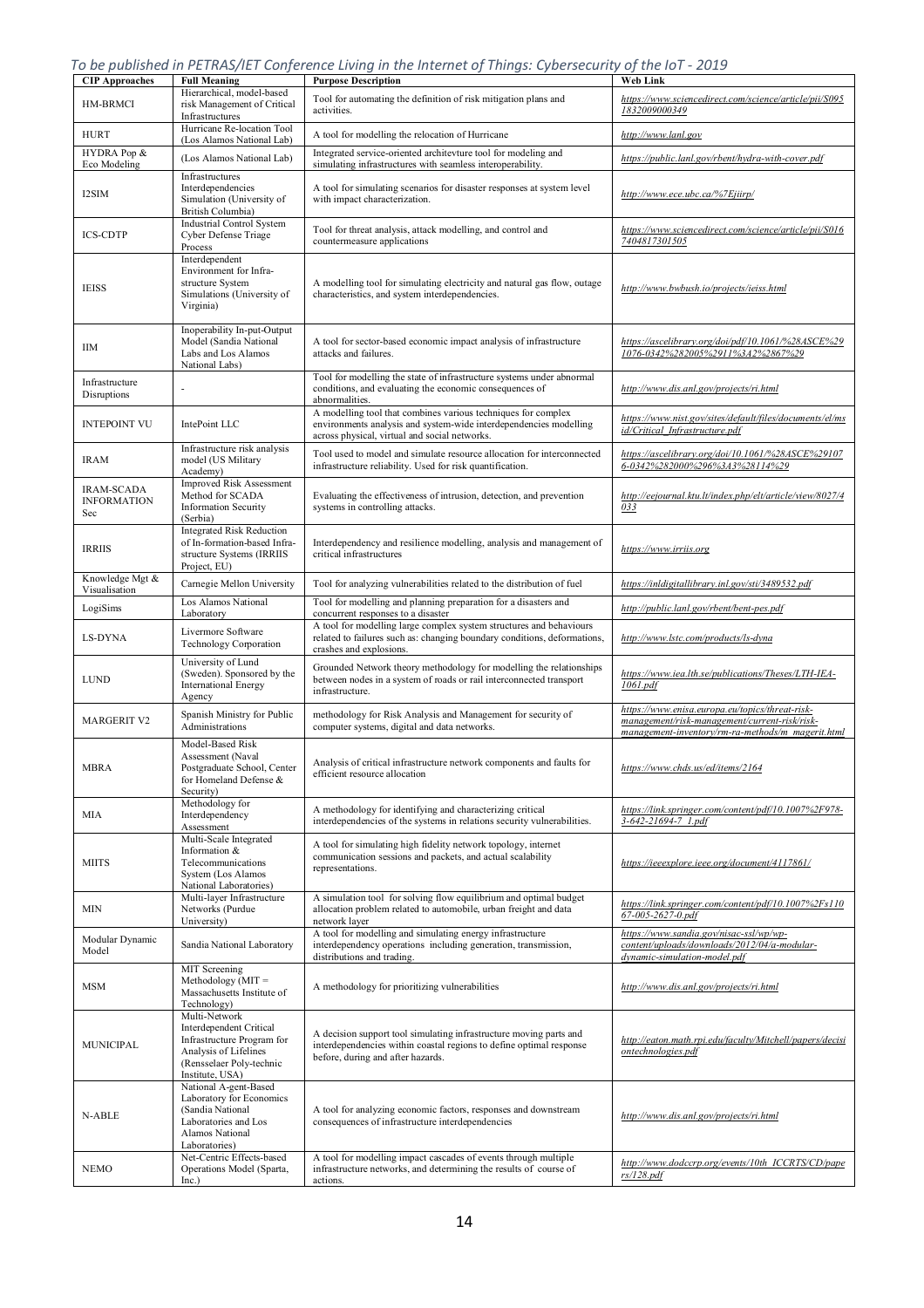*To be published in PETRAS/IET Conference Living in the Internet of Things: Cybersecurity of the IoT - 2019*

| <b>CIP Approaches</b>            | <b>Full Meaning</b>                                                                                                           | <b>Purpose Description</b>                                                                                                                                                                                                 | <b>Web Link</b>                                                                                                                                                                              |
|----------------------------------|-------------------------------------------------------------------------------------------------------------------------------|----------------------------------------------------------------------------------------------------------------------------------------------------------------------------------------------------------------------------|----------------------------------------------------------------------------------------------------------------------------------------------------------------------------------------------|
| Neptune Tides                    | Neptune Navigation<br>Software (UK)                                                                                           | A tool for simulating wind speed and analysis of flood surges.                                                                                                                                                             | http://www.neptunenavigation.co.uk/tides.htm                                                                                                                                                 |
| Net-Centric GIS                  | York University                                                                                                               | A tool that used to support decision making propositions using GIS<br>interoperability features.                                                                                                                           | https://inldigitallibrary.inl.gov/sti/3489532.pdf                                                                                                                                            |
| <b>NEXUS</b> Fusion<br>Framework | IntePoint, LLC                                                                                                                | A tool for modelling and visualizing planned and unplanned effects and<br>consequences of an event through multiple infrastructures                                                                                        | https://www.oii.ox.ac.uk/research/projects/nexus/                                                                                                                                            |
| NGAT                             | Natural Gas Analysis Tools<br>(Argonne National<br>Laboratories)                                                              | A tool for modelling natural gas pipeline infrastructures                                                                                                                                                                  | https://inldigitallibrary.inl.gov/sti/3489532.pdf                                                                                                                                            |
| NGFast                           | Natural Gas Fast (Argonne<br>National Laboratory)                                                                             | A tool for simulating natural gas systems, and impact assessment of<br>pipeline breaks or failures.                                                                                                                        | https://ieeexplore.ieee.org/stamp/stamp.jsp?arnumber<br>$=4419711$                                                                                                                           |
| NIPP-RMF                         | National Infrastructure<br>Protection Plan - Risk<br>Management Framework<br>(Dept. of Homeland<br>Security)                  | A process methodology for risk management for protecting critical<br>infrastructures. It combines threats, vulnerability and consequence<br>analysis to drive prioritization of effective controls to minimize<br>impacts. | https://www.dhs.gov/xlibrary/assets/NIPP_RiskMgmt.p<br>df                                                                                                                                    |
| NSRAM                            | Network Security Risk<br>Assessment Method (James<br>Madison University)                                                      | Analysis of cyber and physical infrastructure security risks, determining<br>the response nature of system to attacks and incidents                                                                                        | https://works.bepress.com/george h baker/12/downloa<br>d/                                                                                                                                    |
| <b>NSRM</b>                      | Network Security Risk<br>Model                                                                                                | Methodology used to support the selection of risk management<br>countermeasures and controls                                                                                                                               | https://onlinelibrary.wiley.com/doi/epdf/10.1111/j.1539<br>$-6924.2008.01151.x$                                                                                                              |
| <b>OGC CIPI</b>                  | Critical Infrastructure<br>Protection Initiative (Open<br>Geospatial Consortium)                                              | A methodology for managing emergency incidents through inter-<br>agency data exchange and alert notifications                                                                                                              | http://www.opengeospatial.org/projects/initiatives/cipi<br>1.2                                                                                                                               |
| PCI-Information                  | Projects of Common<br>Information (Joint Research<br>Centre, Sponsored by the<br>European Commission)                         | A methodology for standardizing energy communication systems of<br>European Union stakeholders and regulators                                                                                                              | https://ec.europa.eu/energy/en/topics/infrastructure/pr<br>ojects-common-interest                                                                                                            |
| <b>PFNAM</b>                     | Petroleum Fuels Network<br>Analysis Model (Argonne<br>National Laboratories)                                                  | A tool for hydraulic computation of crude oil and petroleum products<br>transportation via pipelines.                                                                                                                      | http://www.gss.anl.gov/publications-2/                                                                                                                                                       |
| PipelineNet                      | US Federal Emergency<br>Management Agency and<br>the Environmental<br>Protection Agency                                       | A GIS-based tool for modelling the flow and concentration of<br>contaminants in water pipeline infrastructures. Also used to estimate<br>risks to public water supply.                                                     | https://www.tswg.gov/sites/default/files/publications/Pi<br>pelineNet%20TB.pdf                                                                                                               |
| PMU-Based<br><b>RAFPCS</b>       | PMU-Based Risk<br>Assessment Framework for<br>Power Control Systems<br>(USA)                                                  | Tool for real-time monitoring cyber intrusion impacts on the<br>behaviours/dynamics of power systems.                                                                                                                      | https://ieeexplore.ieee.org/stamp/stamp.jsp?arnumber<br>$=6672731$                                                                                                                           |
| QCRREM                           | Quantitative Cyber Risk<br><b>Reduction Estimation</b><br>Methodology (USA)                                                   | Tool for evaluating risk reductions in an enhanced security SCADA<br>System.                                                                                                                                               | https://ieeexplore.ieee.org/document/1579754/                                                                                                                                                |
| QCSRAM-SCADA                     | Quantitative Cyber Security<br>Risk Assessment<br>Methodology                                                                 | Tool for assessing vulnerabilities from historic data related to threats,<br>asset value, and outage costs                                                                                                                 | https://www.scientific.net/AMR.960-961.1602                                                                                                                                                  |
| QMACSR-SCADA<br>Systems          | Quantitative Methodology<br>to Assess Cyber Security<br>Risk of SCADA Systems<br>(Korea)                                      | Tool for calculating cyber threats expected damage                                                                                                                                                                         | https://www.scientific.net/AMR.960-961.1602                                                                                                                                                  |
| QTRIM                            | <b>Quantitative Threat-Risk</b><br>Index Model (Idaho<br>National Engineering and<br>Environmental Laboratory)                | Tool used for evaluating security risks in relations to terrorist attacks<br>against national infrastructures.                                                                                                             | https://inldigitallibrary.inl.gov/sites/sti/sti/2535260.pdf                                                                                                                                  |
| QualNet                          | Scalable Network<br>Technologies, Inc                                                                                         | A tool for modelling and analysing the behaviour of real<br>communications networks.                                                                                                                                       | https://web.scalable-networks.com/qualnet-network-<br>simulator-software                                                                                                                     |
| R-NAS                            | Railroad Net-work Analysis<br>System (Sandia National<br>Laboratories and Los<br>Alamos National<br>Laboratories)             | A tool for modelling the impacts to the flow of commodities over the<br>rail network and infrastructure in the US, especially when one or more<br>components of the rail system are unavailable.                           | https://www.sandia.gov/nisac-ssl/wp/wp-<br>content/uploads/RNAS-20160119_SAND2016-<br>1408M.pdf                                                                                              |
| <b>RA-SCADA</b><br>Railways      | Risk Assessment in GPS-<br>based SCADA for Railways<br>(USA)                                                                  | Identification of the origin of risks                                                                                                                                                                                      | https://ac.els-cdn.com/S0167404815001388/1-s2.0-<br>S0167404815001388-main.pdf? tid=dd19f4ca-8664-<br>$4262 - 86fb -$<br>3a4c728f32a1&acdnat=1534163806 56cd404652f32b<br>69a028bf6a20a63b3d |
| RADR                             | Risk Assessment Detection<br>and Response                                                                                     | Identifying sensors with high priorities for prioritizing security budgets                                                                                                                                                 | https://pdfs.semanticscholar.org/ee2e/e3dca15c4836b0<br>7c7a0e2c265329a9298901.pdf                                                                                                           |
| RAIM                             | Real-time Monitoring,<br>Anomaly detections, Impact<br>analysis, and Mitigation<br>Strategies SCADA security<br>framework     | A tool for real-time monitoring and anomaly detection, impact analysis<br>and security control implementations in power control SCADA<br>infrastructure networks.                                                          | https://ieeexplore.ieee.org/document/5477189/                                                                                                                                                |
| <b>RAMCA</b>                     | Risk-Assessment Model for<br>Cyber Attacks.                                                                                   | Tool for calculating summed losses on revenue related to cyber-attacks.                                                                                                                                                    | https://pdfs.semanticscholar.org/8a41/a48819b6ecf624<br>24bb4d6041a8a31a630cfe.pdf                                                                                                           |
| RAMCAP-Plus                      | Risk Analysis and<br>Management for Critical<br><b>Asset Protection Plus</b><br>(American Society of<br>Mechanical Engineers) | A methodology for the assessment of risk and resilience and<br>prioritization across all critical infrastructure sectors                                                                                                   | http://files.asme.org/ASMEITI/RAMCAP/17978.pdf                                                                                                                                               |
| Restore                          | Interdependent Repair and<br><b>Restoration Processes</b><br>(Argonne National<br>Laboratories)                               | A tool for modelling the restoration and recovery of critical<br>infrastructure systems from incidents. Used to estimate time and cost<br>attributes of restoration goals.                                                 | http://www.anl.gov/egs/group/resilient-<br>infrastructure/resilient-infrastructure-capabilities                                                                                              |
| Risk Maps                        | Risk Mapping, Planning<br>and Assessment.                                                                                     | A Methodology for systematic risk inventory management including<br>support planning to reduce risk impacts                                                                                                                | https://www.fema.gov/risk-mapping-assessment-and-<br>planning-risk-map                                                                                                                       |
| <b>RMGCIS</b>                    | Risk Management Guide for<br>Critical Infrastructure<br>Sectors (Canada)                                                      | A methodology for risk and resilience assessment and control<br>implementations.                                                                                                                                           | https://www.publicsafety.gc.ca/cnt/rsrcs/pblctns/rsk-<br>mngmnt-gd/rsk-mngmnt-gd-eng.pdf                                                                                                     |
| <b>RTDS</b>                      | Real Time Digital Simulator<br>(RTDS Technologies Inc)                                                                        | A tool for real-time simulating and testing the changing behavior of<br>power systems.                                                                                                                                     | https://www.rtds.com                                                                                                                                                                         |